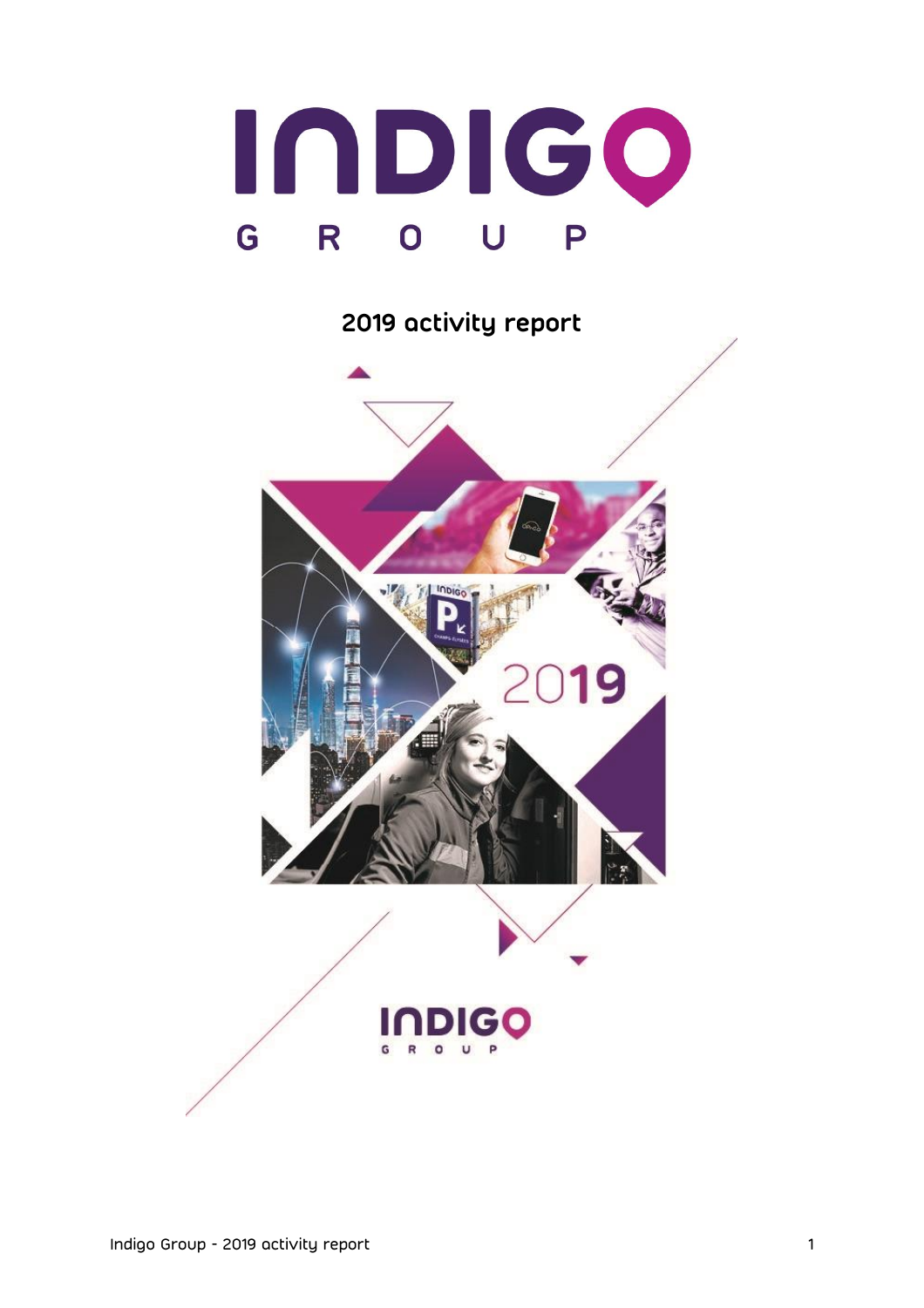| 1.              |     |  |  |  |  |
|-----------------|-----|--|--|--|--|
|                 | 1.1 |  |  |  |  |
|                 | 1.2 |  |  |  |  |
|                 | 1.3 |  |  |  |  |
| 2.              |     |  |  |  |  |
| 3.              |     |  |  |  |  |
|                 | 3.1 |  |  |  |  |
|                 | 3.2 |  |  |  |  |
|                 | 3.3 |  |  |  |  |
|                 | 3.4 |  |  |  |  |
| 4.              |     |  |  |  |  |
| 5.              |     |  |  |  |  |
|                 | 5.1 |  |  |  |  |
|                 | 5.2 |  |  |  |  |
| 6.              |     |  |  |  |  |
| 7.              |     |  |  |  |  |
| 8.              |     |  |  |  |  |
| 9.              |     |  |  |  |  |
| 10 <sub>1</sub> |     |  |  |  |  |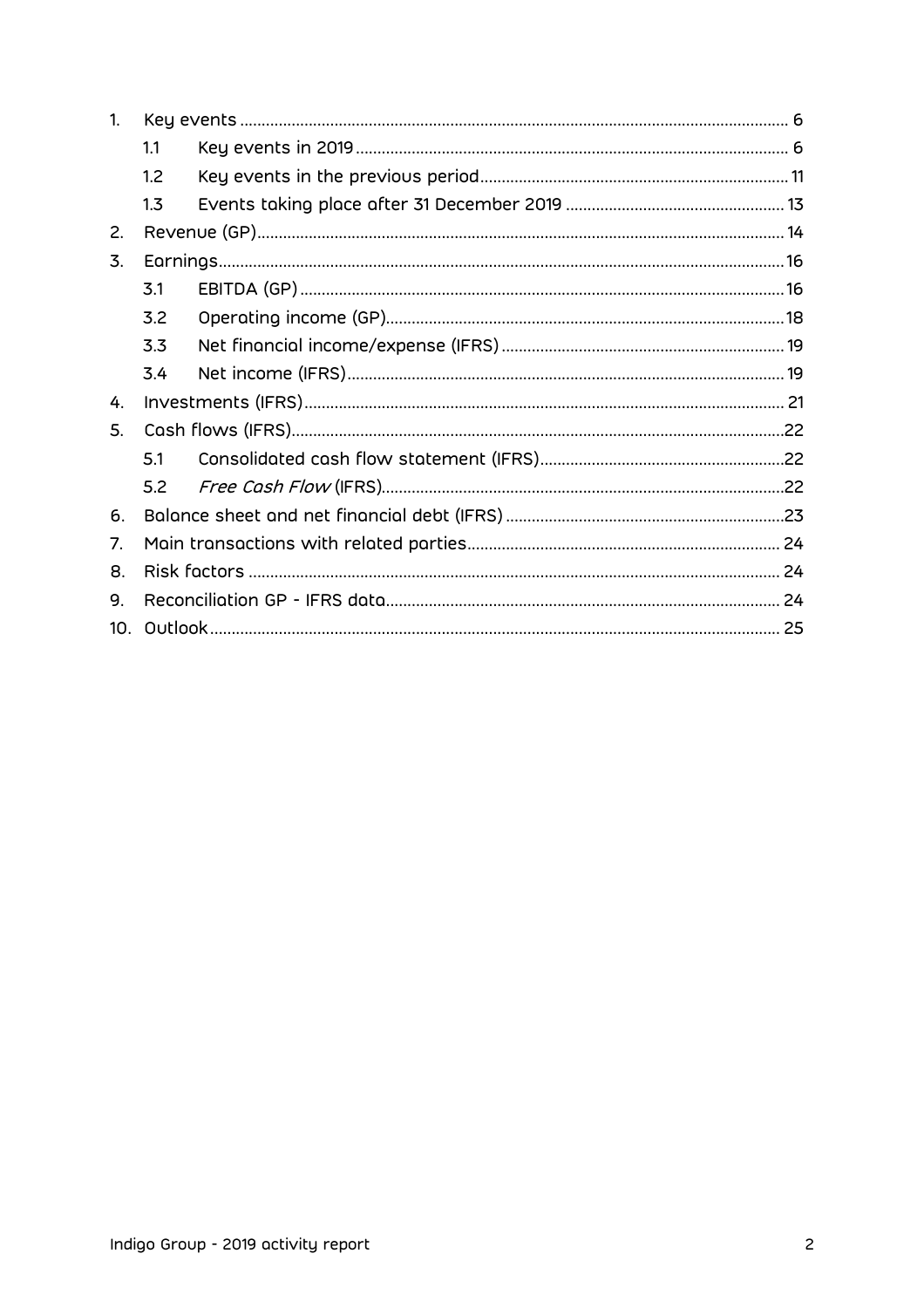#### **Details on figures in the report**

To make its performance easier to understand and to improve its presentation, the Group presents operational figures (revenue, EBITDA, operating income) on a "Global Proportionate" (GP) basis, including the Group's share of joint ventures (mainly in the USA, Colombia, Panama and Smovengo) as if they were consolidated proportionately and not under the equity method applied in accordance with IFRS when preparing the consolidated financial statements.

For the same reason, the Group uses Free Cash Flow – which is a measure of cash flow from recurring operating activities – as a performance indicator. It equals EBITDA less disbursements related to fixed fees and fixed leases as part of concession and lease contracts, change in working capital requirement and current provisions, maintenance expenditure and any other operating items that have a cash impact but that are not included in EBITDA. A reconciliation with the figures in the consolidated cash flow statement is presented in note 8 "notes to the cash flow statement" to the consolidated financial statements for the year ended 31 December 2019.

EBITDA (earnings before interest, tax, depreciation and amortization) is intended to measure the Group's operational performance. It is based on operating income before taking into account net depreciation, amortization and additions to provisions for the impairment of non-current assets, net additions to non-current provisions, capital gains or losses on disposals of non-current assets, goodwill impairment, income from equity-accounted companies, expenses associated with share-based payments (IFRS 2) and income and expenses deemed to be non-recurring, material and exceptional.

The Group has applied, in accordance with IFRS 16 and as described in note 4 to the year 2019 consolidated financial statements, the accounting treatment of fixed leases paid under leases contracts starting with its financial statements for the period starting 1 January 2019. These leases, which amounted to a total fixed rent (IFRS) of €33,0 million in 2019, are now shown on the balance sheet in the form of an asset  $-$  i.e. the right to use the private domain (car park)  $-$  that is amortized over the term of the contract, with a balancing entry under liabilities corresponding to the commitment to pay these leases. As at 31 December 2019, the financial liabilities related to these leases amounted to €182,7 million.

The Group applied IFRS 16 to leases in existence on the transition date according to the "simplified retrospective" approach, i.e. prior periods were not adjusted accordingly.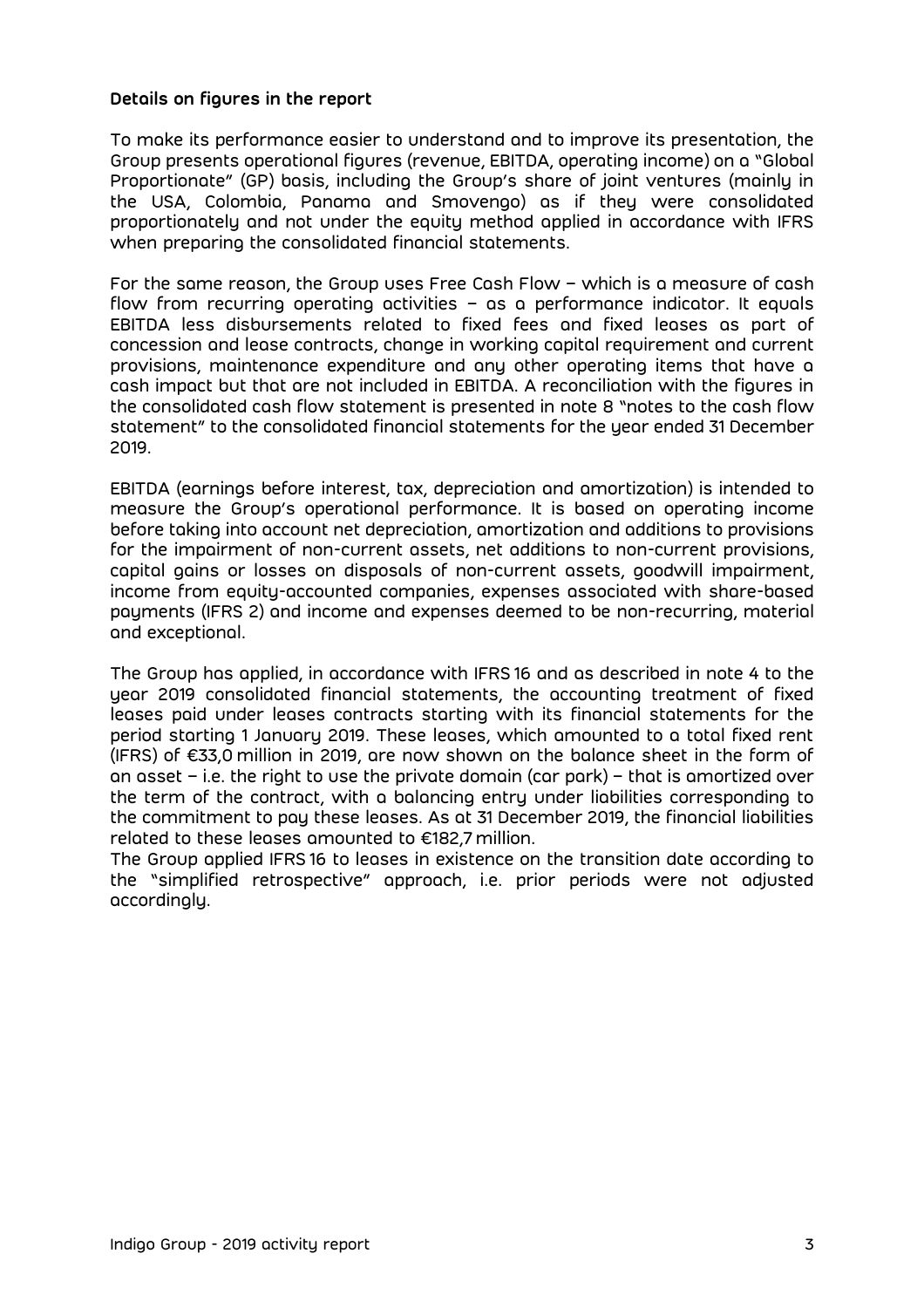# **Summary and key figures**

In 2019, Indigo Group displayed a solid financial performance. The Group also took significant steps towards progressing its GOAL 2025 strategic plan.

As regards to the parking segment, the Group achieved very good commercial breakthroughs in all its countries and strengthened its infrastructure business model, focusing on new concessions and ownerships through the acquisitions of Spie Autocité in France (concessions portfolio) and ownership car parks in France, Belgium and Spain. In North America, Indigo Group expanded its footprint and portfolio of activities notably through gaining control of its former 50-50 joint venture West Park in Canada and developing the promising shuttling activity through an acquisition in the USA. Simultaneously Indigo Group established a partnership with Sunsea Parking to enter the Chinese market. All other geographical areas of the Group continued to show strong operational performance.

As regards to its Mobility and Digital Solutions (MDS) business line, the Group continued in 2019 to increase its contribution to Indigo Group's revenue.

Finally, since September 2019, the group has new supporting and long-term shareholders with Vauban Infrastructure Partners (ex Mirova) and MEAG having completed the acquisition of Ardian's stake in Infra Foch Topco.

| $\epsilon$ million                                  | 2018   | 2019   | Change at<br>current<br>exchange rate<br>$(\%)$ | Change at<br>constant<br>exchange rate<br>(%) |
|-----------------------------------------------------|--------|--------|-------------------------------------------------|-----------------------------------------------|
| Revenue                                             | 961.4  | 968.6  | $+0.7%$                                         | $-0.4%$                                       |
| <b>EBITDA PRE IFRS 16</b>                           | 307.7  | 312.4  | $+1.5%$                                         | $+1.2%$                                       |
| % Margin Pre IFRS 16                                | 32.0%  | 32.3%  | $+0.3$ pts                                      |                                               |
| IFRS 16 EBITDA Impact                               |        | 38.9   | $+0.0%$                                         | n.d.                                          |
| <b>EBITDA</b>                                       | 307.7  | 351.3  | $+14.2%$                                        | +13.8%                                        |
| % Margin                                            | 32.0%  | 36.3%  | +4.3 pts                                        |                                               |
| Operating income                                    | 196.3  | 71.8   | $-63.4%$                                        | -63.5%                                        |
| % Margin                                            | 20.4%  | 7.4%   | $-13.0$ pts                                     |                                               |
| Cost of net financial debt                          | (61.8) | (51.6) | $-16.5%$                                        | $-16.5%$                                      |
| Other financial income and expense                  | (6.0)  | (2.4)  | $-59.3%$                                        | $-59.3%$                                      |
| Net income before tax                               | 128.5  | 17.8   | $-86.2%$                                        | $-86.2%$                                      |
| Income tax expense                                  | (45.4) | (13.1) | $-71.1%$                                        | $-71.1%$                                      |
| Net income                                          | 83.2   | 4.7    | n.d.                                            | n.d.                                          |
| Net income attribuable to non-controlling interests | (1.0)  | (0.8)  | $-20.1%$                                        | $-46.9%$                                      |
| Net income attributable to owners of the parent     | 82.2   | 3.9    | n.d.                                            | n.d.                                          |

Key Global Proportionate figures in Indigo Group's consolidated income statement are as follows:

At 31 December 2019, the Group managed c. 2,400,000 parking spaces across c. 5,450 facilities (based on a 100% share of operations, including in countries where the Group operates through a joint venture). Of those spaces, 56.2% were in North America, 19.2% in France, 16.1% in the IBSA, Iberica South America region (Spain, Brazil, Colombia and Panama) and 8.4% in other Continental European countries.

The Group's consolidated Global Proportionate revenue for the year 2019 was €968.6 million, down 0.4% on 2018 at constant exchange rates and up 0.7% (€7.2 million) unadjusted for currency movements. Excluding the disposal of the Group's activities in the United Kingdom, Germany, Czech Republic and Slovakia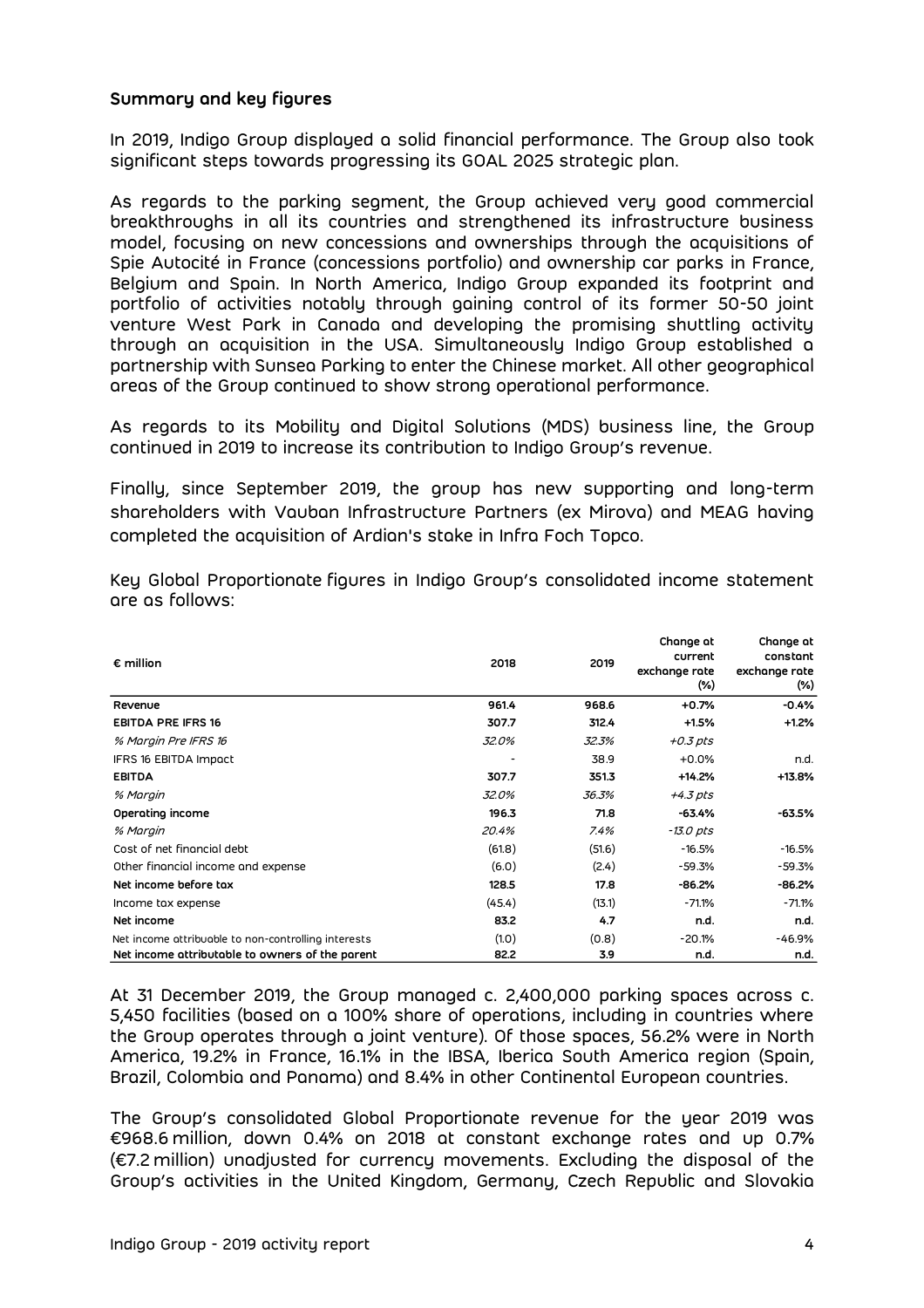which accounted for €66.2 million in 2018 ("Leo sale"), revenue grew 6.8% (€61.9 million) at constant exchange rates.

In France, despite the termination of several contracts at the end of 2018 and the Yellow Vests events but thanks to strikes at the end of 2019 and the integration of Spie Autocité, was up 1.4%. Continental Europe countries (Belgium, Luxembourg and Switzerland) and North America regions made a strong contribution to growth at constant exchange rates, with revenue growth of 24.3% in Continental Europe countries and 14.4% in North America. The Iberica South America region showed a reduction of 6.2% compared to 2018 due to impacts relating to turnover of variable rent contracts in Brazil (IFRS 15 -€17.1 million with no impact on EBITDA). Finally, the MDS business line generated revenue of €20.6 million in 2019 versus €12.3 million in 2018.

The Group's consolidated Global Proportionate EBITDA was €351.3 million in 2019 and €307.7 million in 2018. Excluding the IFRS 16 standard effect of €38.9 million, EBITDA grew 1.2% or €3.7 million at constant exchange rates compared to 2018 and up 1.5% or €4.7 million unadjusted for currency movements. Excluding the disposal of the Group's activities in the United Kingdom, Germany, Czech Republic and Slovakia which accounted for €15.3 million in 2018, EBITDA grew 6.5% (€19.0 million) at constant exchange rates. In France EBITDA decreased 3.3% pre IFRS 16 mainly impacted by the revenue downside due to the Yellow Vests events impacting hourly revenue on the constant perimeter, the loss of contracts (mostly the ones with the city of Paris) and the negative impact of contracts renewal (mainly Porte Maillot under construction) and partly compensated by the integration of Spie Autocité. All international geographic regions made a considerable contribution to growth at constant exchange rates, with EBITDA increase of 11.4% pre IFRS 16 in Continental Europe, 17.2% pre IFRS 16 in North America and 75.4% pre IFRS 16 in the Iberica South America region. The MDS business line generated an EBITDA of -€7.6 million in 2019 versus -€12.4 million in 2018 reflecting the continued investment in the growth of the MDS business line.

Group EBITDA margin pre IFRS 16 was 32.3% in 2019, 0.3 point higher than in 2018. EBITDA margin pre IFRS 16, was 52.3% in France, 44.2% in Continental Europe, 6.9% in North America and 33.2% in Iberica South America. These figures reflect the different business models used in the latter two geographical zones which, apart from Spain, mainly involve contracts under which the Group bears no traffic-level risk and carries out little investment but in return generates lower margins.

Indigo Group's Global Proportionate operating income decreased to €71.8 million in 2019 as opposed to €196.3 million in 2018, the decrease of €124.5 million unadjusted for currency movements is mainly linked to disposal gains in 2018 on the Group's subsidiaries and businesses in the United Kingdom, Germany, Slovakia and Russia (€103.2 million), depreciation, amortization and provision charges on the MDS business line's (€25.8 million) and IFRS 16 (€38.9 million).

Consolidated net income attributable to owners of the parent amounted to €3.9 million in 2019, down from €82.2 million in 2018. The negative variance of the operating income €124.5 million is compensated with a positive variance of the net financial debt and other financial income and expense of €13.8 million, explained by the early redemption of bonds in 2018 that gave rise to a non-recurring financial expense of €19.8 million, and a €32.3 million saving in the net income tax expense mainly caused by the used in 2019 of fiscal deficits generated in 2018 and 2019 by the depreciation of Smovengo net assets value.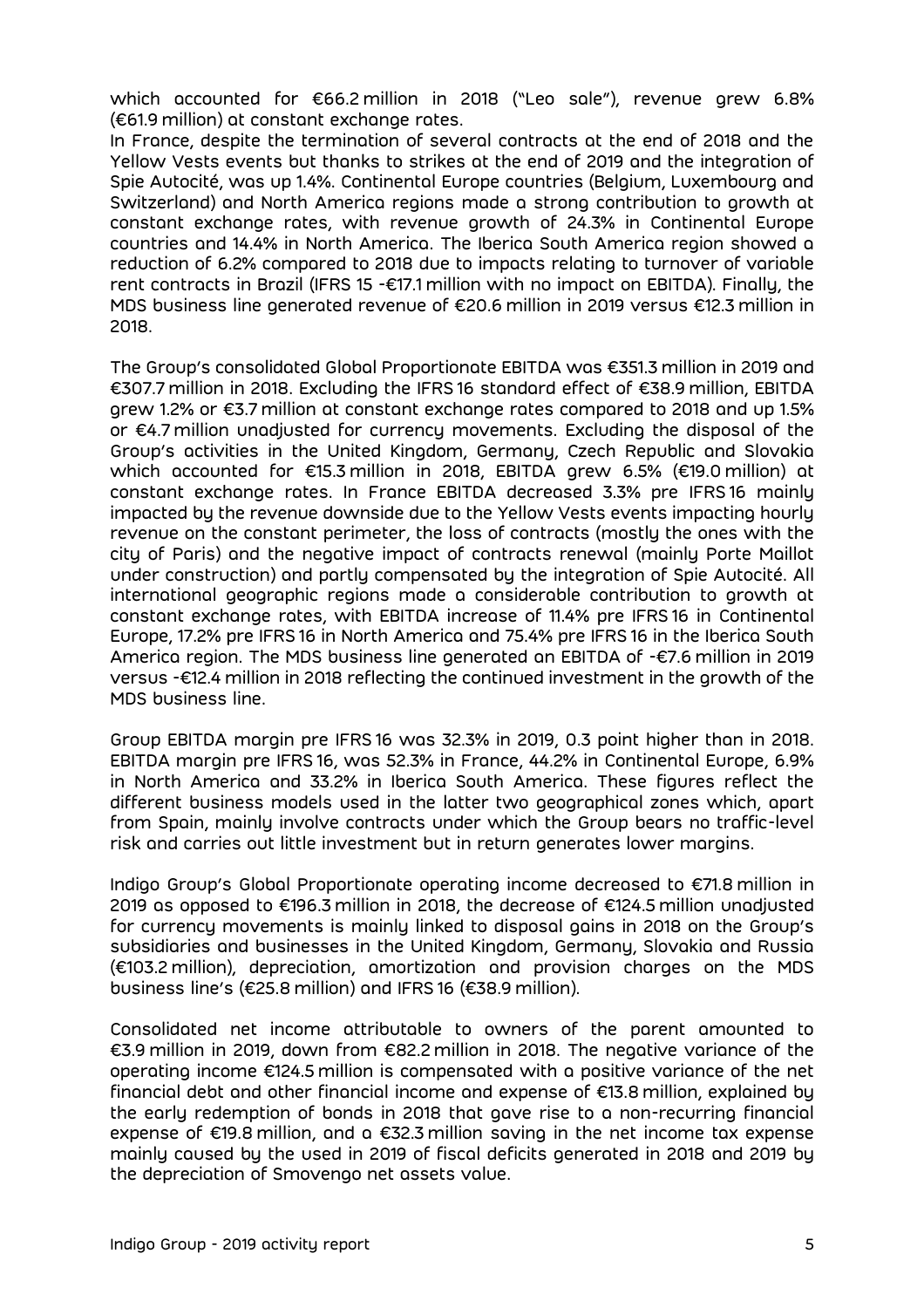IFRS net financial debt amounted to €2,145.5 million at 31 December 2019 as opposed to €1,633.1 million at 31 December 2018. The increase of net debt (€512.4 million) is mainly due to the impact of the application of IFRS 16 for €177.1 million, an increase of debt related to fixed concession fees (IFRIC 12) of €103.4 million mainly due to the acquisition of Spie Autocité (variation of perimeter), the debt repayment of Spie Autocité for €36.1 million (variation of perimeter), significant investments in new infrastructure contracts (financial and development capex for €197.2 million) and a dividend of €93.5 million. Indigo Group's IFRS Free Cash Flow fell to €192.3 million in 2019 from €230.4 million in 2018, with a cash conversion ratio of 59.6% in 2019 (and 66.4% pre IFRS 16 as opposed to 78.0% in 2018); The shrinking of the cash conversion ratio is structurally linked to the application of IFRS 16 and exceptionally to the anticipation of operating debt payments (working capital) in France to facilitate the migration of the accounting tool.

## <span id="page-5-0"></span>**1. Key events**

## <span id="page-5-1"></span>**1.1 Key events in 2019**

• Evolution of the shareholding structure

On 17 September, Vauban Infrastructure Partners (ex Mirova) (through Core Infrastructure Fund II and its co-investment vehicle), an affiliate of Natixis Investment Managers dedicated to responsible investment, and MEAG, a company of Munich Re and asset manager of Munich Re and ERGO, have completed the acquisition of Ardian's stake in Infra Foch Topco, which owns 99.77% (employees shares through FCPE: 0.23%) of Indigo Group, following the information and consultation of the French Social and Economic Committee of Indigo, as well as the approval of the transaction by competent anti-trust authorities.

• Development and contracts

Indigo Group's main successes in 2019 were as follows:

o In France

In line with the Group strategy to strengthen its model around facilities operated under long term concession and ownership through organic growth and diversified generators, Indigo won significant strategic greenfield concessions in 2019. Two in Paris with the Porte Maillot (20 years – full refurbishment) and Bastille (18 years – full refurbishment) car parks but also in French regions on various segments, yellow field concessions in Meaux with 5 car parks, including a new structure to be designed and built and on-street parking (20 years), in Saint-Cloud for a car park under construction and on-street parking (20 years), in Rueil-Malmaison a contract of 12 car parks, including one to be designed and built (17.5 years) and in the hospital sector in Amiens and Cambrai, each with one structure to be financed, designed, built and operated for 21 and 35 years respectively.

Regarding ownerships, Indigo acquired three strategic car parks in city centre, one in Lyon (Opéra), one in Lille (Rues Piétonnes) and one in Bordeaux (Halle Boca-Paludate).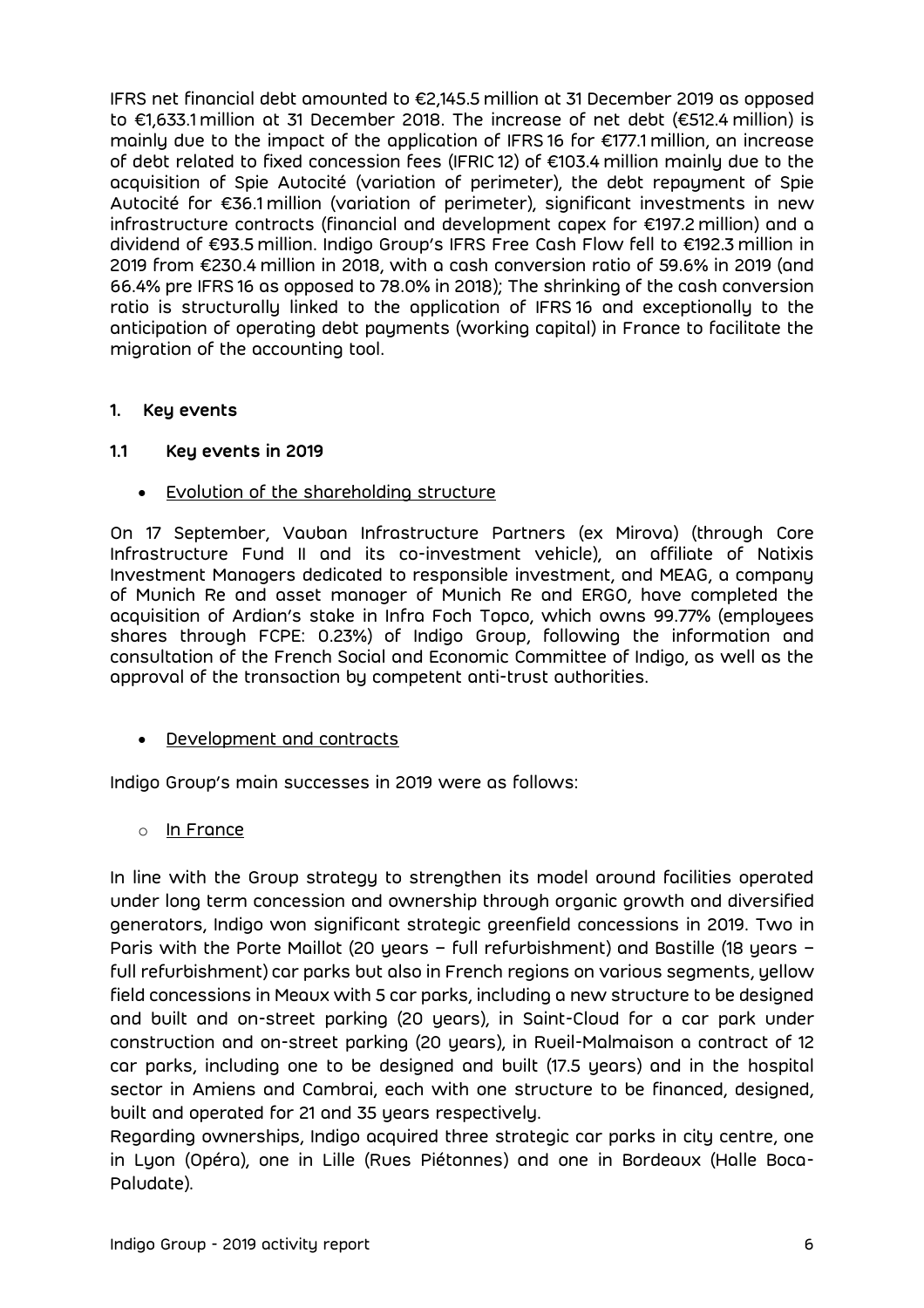Finally, Indigo acquired Spie-Autocité from the Spie-Batignolles group, which enabled the Group to expand its portfolio of 29 car parks, mainly in Paris, Lille, Montrouge and Lyon. This acquisition allowed geographical densification with current footprint in France and the implementation of synergies.

# o Outside France

In Belgium, Indigo Group has significantly reinforced its infra portfolio and strengthened its presence in the Brussels region with the contract for the supply and management of Brussels parking meters through a partnership with Apcoa in the 50/50 Parcbrux joint venture, the signing of the Wavre, Zeedijk and 8 other service contracts and the start of the operation of its fully owned car park at Gare du Midi. It has also continued its deployment in the rest of the country through the winning of numerous contracts, including the parking meters contract in Koksijde. Finally, the teams have continued the integration of Besix (merger of the parent company with Indigo Park Belgium) allowing strong densification, which appears in the financial statements on a full-year basis.

In Luxembourg, Indigo Group won the Neipperg concession, several management contracts and purchased a full ownership car park at the future Differdange city entrance allowing to extend the average duration of its infrastructure portfolio.

In Switzerland, the teams participated in numerous private tenders and won the greenfield concession in Morges strengthening the average duration of its concession portfolio and expanding its footprint outside Lausanne.

In the USA, Indigo, through its JV LAZ Parking, has reinforced its experience and presence in shuttle operations through the acquisition of Professional Parking which complement its parking and mobility offering to the airport, university and healthcare sectors. The JV also scored a number of successes in the airport sector (LAXit contract in Los Angeles, CA, Tulsa, OK and Teterboro, NJ) and secured prestigious operations with private owners such as JP Morgan Chase portfolio, Nationwide complex in Columbus, OH, Infinite Energy Centre in greater Atlanta, GA but also with many public clients such as Kansas City (new territory) for their on & off street parking assets, City of Inglewood for their new stadium operations, City of Baton Rouge allowing LAZ to start operations in Louisiana State. And last but not least Indigo has deployed on other new territories such as West Virginia and Oklahoma. This tremendous performance is reflected through the retention rate in 2019 which has reached 95.6 points, 100 base points better than 2018 (94.6 points).

In Canada, Indigo has focused its priorities on Airport segment and geographical expansion. Therefore the Groupe reinforced its leadership in the airport sector (62,000 spaces serving 95 million PAX across 7 airports) by securing its continued partnership with Toronto Pearson International Airport (YYZ), and by starting a new relationship with two Canadian airports namely Calgary International Airport (YYC) and Hamilton International Airport (YHM) which is one of 7 North American airport operated by the Vantage Airport Group. In addition, Indigo strengthened its position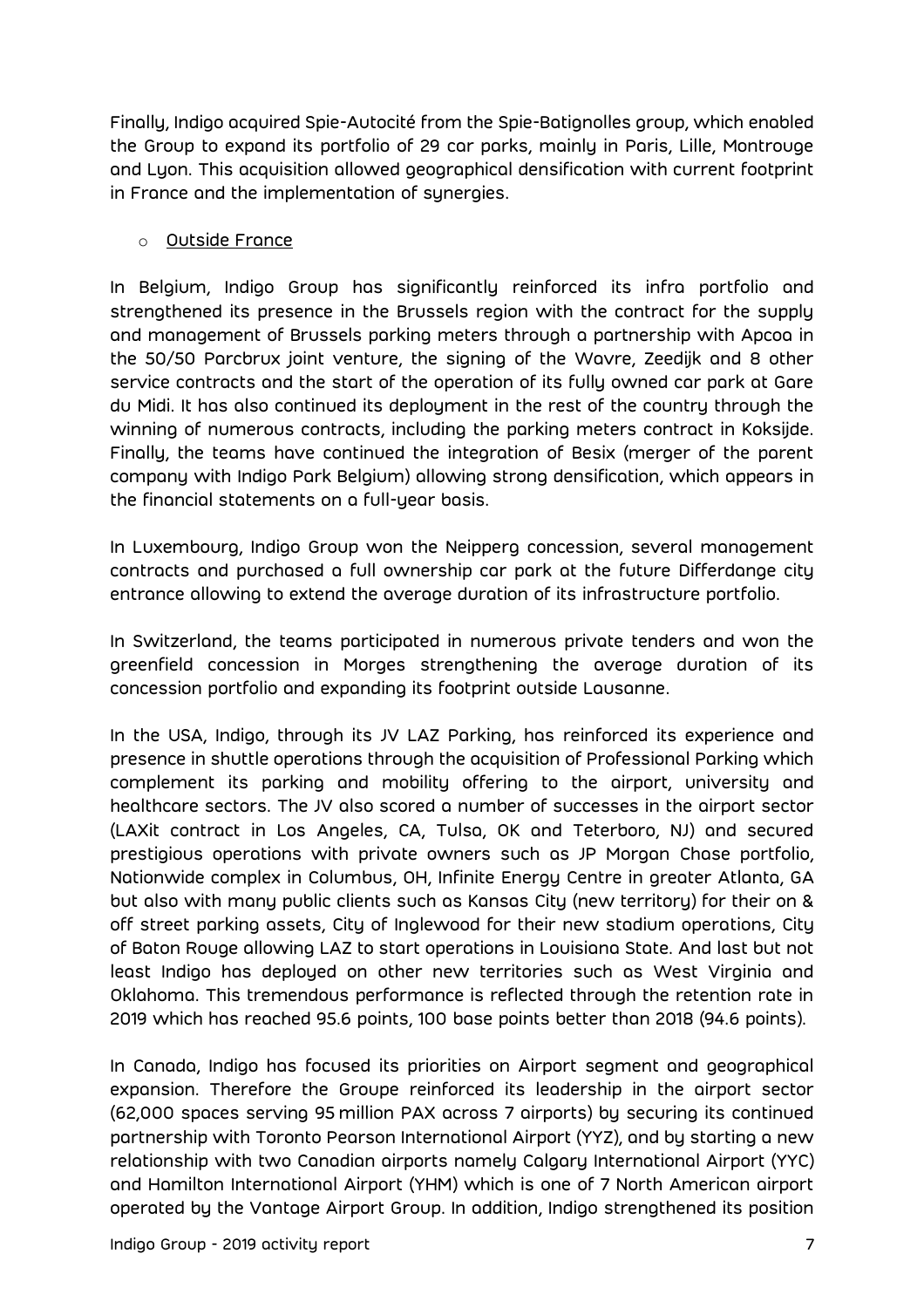in the West securing 150+ new locations during 2019, notably through its JV WestPark, expanding its footprint in all major markets and segments and deploying its digital and business intelligence offering in more than 400 locations.

In Spain, Indigo continued its development in full ownership with the acquisition of the Triana car park (12 floors and 1,551 parking spaces) in Las Palmas, Gran Canaria, and in concessions, notably in Barcelona with the concession contracts of the Plaza Wagner (until 2060) and Mercado de la Mercè (until 2056). These successes are perfectly in line with the growth strategy developed by the Group to strengthen its infrastructure business model around facilities operated under long term concession or ownership.

In Brazil, Indigo continues to grow and has signed more than 10 new contracts in 2019 in the hospital, university and shopping centre segments, including the contract for the "Smart Outlet" shopping centre in Sao Paulo with a capacity of 2,250 places and a duration of 15 years, which is fully in line with the strategy of increasing the average duration of contracts in this country combined with the diversification of the contracts portfolio. Indigo Brazil also successfully launched the operation of the Tenco contract (10 shopping centres) signed at the end of 2018.

In Colombia, City Parking, Indigo's joint venture, experienced sustained growth in 2019 with the signing of more than 25 new contracts, including more than 10 outside Bogota, in line with our strategy to expand our network in the country, whereas City Parking was originally present mainly in the capital. In addition, in partnership with other partners, City Parking won two PPP construction projects in Bogota, Calle 100 and 136 for a 28-year period (to build). It is the proof that Indigo is able to export its concession business model outside Europe.

# o MDS

OPnGO maintained its development and manages 68 on-street contracts and more than 560 car parks. With this important network, the strategy is now to focus on yield management and marketing.

INDIGO® weel is operational by the end of 2019 in 5 cities (Metz, Bordeaux, Toulouse, Tours and Angers) where around 3,200 bicycles are available for use. At the end of 2018, INDIGO® weel offered its first electric scooters to the inhabitants of Toulouse and by the end of December 2019, more than 1,000 scooters had been deployed in Toulouse and Bordeaux. The commercial strategy for 2019 focused on the BTB and BTG markets with new mobility offers that can also be proposed jointly to parking offers partnering with Indigo.

In Paris and the inner suburbs, Smovengo installed 1,385 stations and achieved around c. 25,100,000 rentals in 2019. During the year delays have been overcome and deployment was achieved in accordance to the contract with the city of Paris. Areas of improvement (operations and maintenance with direct impact on costs, new revenue ideas) have been identified and action plans have been defined and currently being deployed.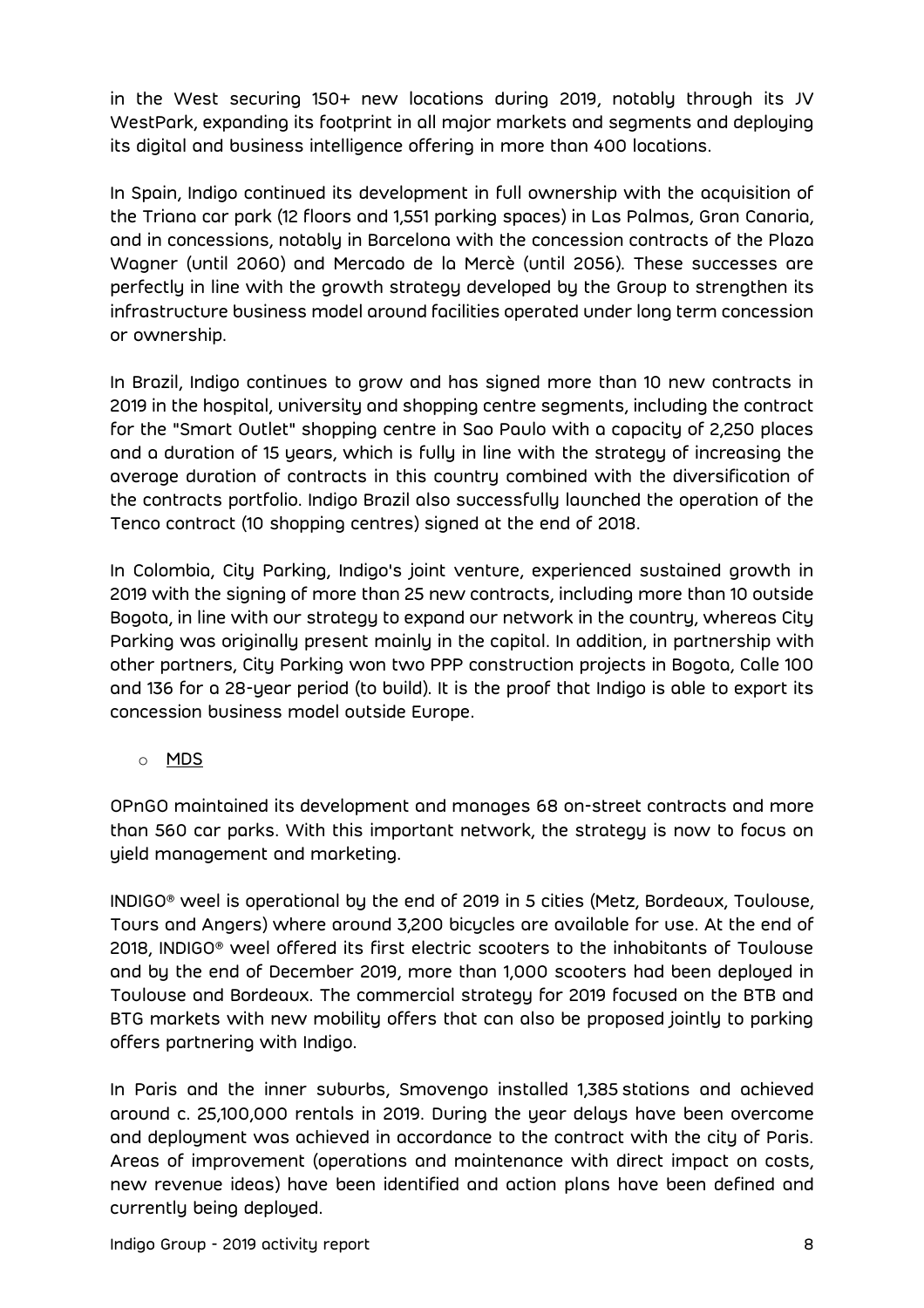# • Geographical refocusing of the business and market consolidation

In accordance with the strategy that was confirmed in March 2018, consisting of focusing its business and taking part in market consolidation in countries where the Group can become a leader or co-leader, the group carried out the following transactions in 2019:

# o Disposal of Indigo Group's subsidiary in the Czech Republic

On 24 January 2019, Indigo Group completed the disposal of its subsidiary in the Czech Republic to SABA Infraestructuras.

# o Acquisition of APARCAMIENTOS TRIANA SA in Spain (ownership)

On February 28, 2019, Indigo Group acquired, through its subsidiary Indigo Infra Spain, 99.06% of the capital of Aparcamientos Triana (Atrisa), owner of a 1,551-space car park in the Gran Canaria in Spain.

# o Takeover of WEST PARK Parking Services in Canada

Indigo Group acquired, on May 31, 2019, through its subsidiary Indigo Park Canada, one share of WestPark Parking Services (West Park), of which it held joint control until that date.

Pursuant to the shareholders' agreement between Indigo Park Canada and 7292309 Canada Inc., both of which until that date held 50% of West Park, this acquisition of one share now confers sole control to Indigo Park Canada, and commits the latter to acquire all of the remaining interest held by 7292309 Canada Inc. in 24.5% tranches in 2020 and 2021, based on a pre-determined valuation formula.

# o Acquisition of Spie Autocité

On 3 June 2019, Indigo Group announced the closing of the acquisition of Spie Batignolles concessions parking activities, operated under the Spie Autocité brand, following the fulfilment of conditions precedent.

This acquisition, highly complementary to the Group activities, allows Indigo Group to pursue the development of its long-term concessions portfolio and to increase the density of its presence in France by integrating car parks enjoying prime geographical locations especially in Paris and its suburban areas (La Garenne Colombes, Montrouge, Conflans-Sainte-Honorine, Achères), as well as in Lille and Lyon.

In 2018, the parking activities of Spie Batignolles concessions generated revenues of around €33 million.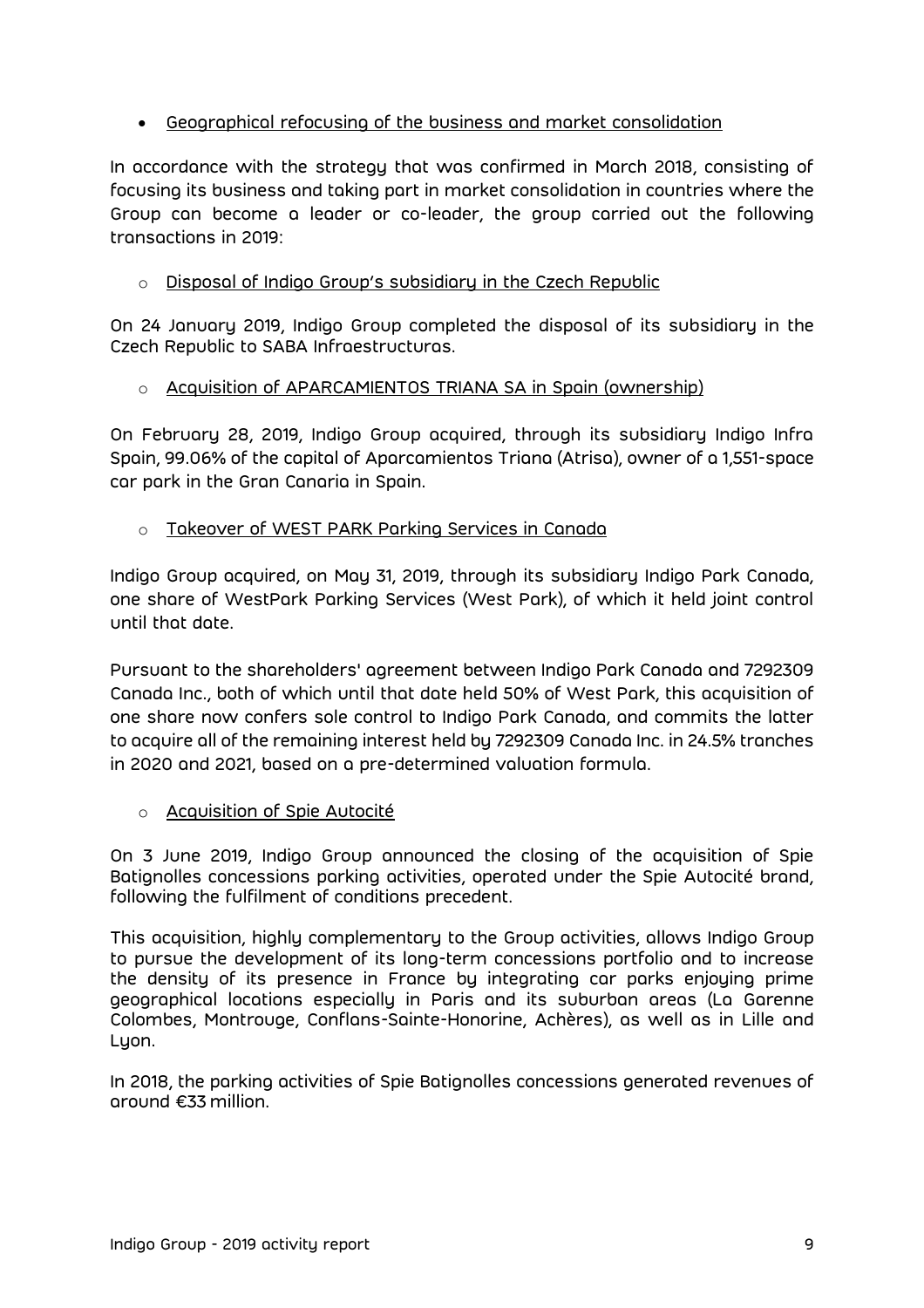# o Acquisition of Lyon Opera car park in France (ownership)

On July 25, 2019, Indigo Group acquired, through its subsidiary Indigo Infra, 100% of the capital of Parc Opéra, owner of a 304-space car park in the city centre of Lyon in France.

# o Business development in China

On 16 September 2019, Indigo Infra China HK Ltd., subsidiary of Indigo Group, signed a joint venture agreement with Sunsea Parking, China's leading private parking operator. This Joint Venture ("JV") was incorporated in Hong Kong the 5 November and will be fully effective after the ongoing incorporation of its Chinese subsidiaries that will be based in Shanghai.

The JV focus on Chinese local authorities, helping them to optimize their smart parking and mobility policy. The JV develops long-term contracts with public sector involving both on-street and off-street parking, yielding on the combined expertise, innovation and global experience and scale brought by Sunsea and Indigo. This strategy is based on an asset light business model and protection mechanism on revenue decrease.

Sunsea and Indigo committed to invest nearly €30 million which, together with debt and further capital from local investors, will enable the joint venture to invest in tens of thousands of car parking spaces.

Sunsea has a 60% stake in the JV, with Indigo holding the remaining 40% of the Hong Kong entity; It is structured to allow potential third-party local investors in China through special purpose vehicles.

o Acquisition of 100% stake in AGE's share capital

In agreement with its co-shareholder and one year ahead of its commitments, Indigo Group acquired, on 20 December 2019 via its subsidiary Indigo Estacionamento Ltda, the last 20% of the capital of AGE, its Brazilian subsidiary, of which it now controls 100% of the capital.

• Two successful new bond issues

On 19 June 2019, Indigo Group announces the successful pricing of two new issuances on the debt capital markets:

 $A \in 100$  million tap on existing bond

The bonds issue of €100 million took the form of a tap on the €700 million initial tranche maturing 19 April 2028 with a coupon of 1.625%.

- A new €150 million private placement

The private placement amounting to €150 million has been arranged under a German NSV format with a 20-year maturing 4 July 2039 bearing 2.250% annual coupon.

These two transactions allowed Indigo Group to increase its liquidity with a view to continuing the development of its long-term infrastructure portfolio. With these new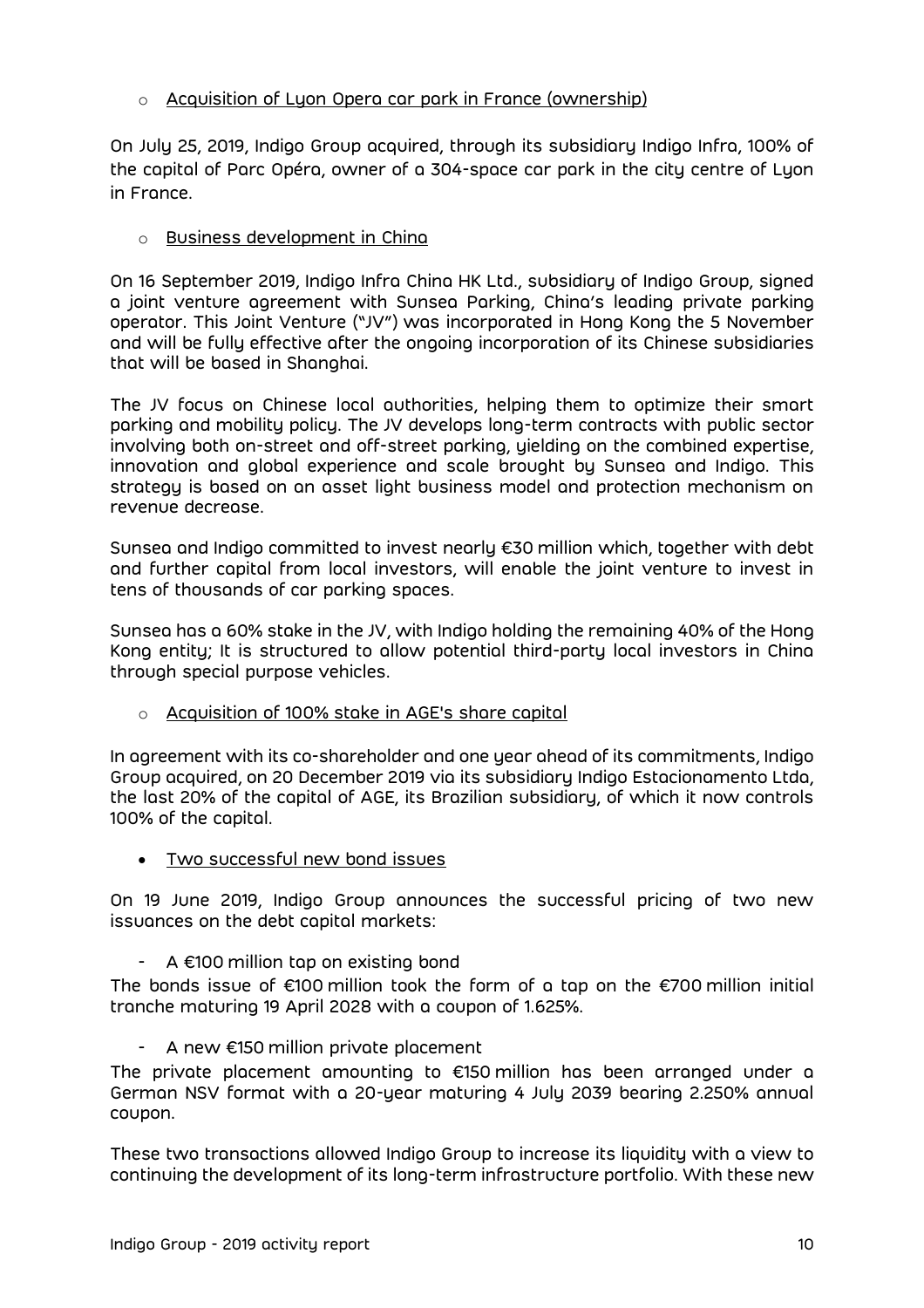issues the group diversifies its funding and extends its debt maturity profile with long-dated placements while benefiting from attractive market conditions.

Indigo Group is rated BBB/Stable by Standard & Poor's.

• S&P affirms Indigo Group BBB rating with stable outlook

On 20 September 2019, S&P Global Ratings affirmed the issuer credit rating of Indigo Group at BBB with a stable outlook.

This rating confirmation highlights the solid 2018 performance of the Group as well as its strong infrastructure business model.

Indigo Group, world leader in parking and individual mobility, reaffirms its profitable growth strategy across all geographies where it operates, always in compliance with its solid BBB rating, which guarantees its financial and strategic flexibility.

• Employees subscription to buy Indigo Group's share

Following the acquisition by Vauban Infrastructure Partners (ex Mirova) and MEAG of Ardian's stake in Infra Foch Topco, which owns 100% of Indigo Group, French employees were given the chance to buy Indigo Group's shares via a fund offered via the employee savings plan and called "Actions Indigo Group". Their contributions were topped up by their employer according to a downward sliding scale. The subscription period was from 14 November to 28 November 2019. The plan was a success, with 815 employees (46% of eligible employees) investing €3.8 million in the fund (including the employer contribution).

# <span id="page-10-0"></span>**1.2 Key events in the previous period**

• Infra Park becomes Indigo Group

On 15 October 2018, Infra Park S.A.S. adopted the new corporate name "Indigo Group S.A.S." to give greater visibility to its position as a preferred partner of cities.

- Geographical refocusing of the business and market consolidation
	- o Acquisition of Besix Park NV

In June 2018, Indigo Group formed an agreement to acquire 100% of Besix Park NV, a major player in the Belgian parking market, managing around 17% of Belgium's parking spaces and generating annual revenue of over €12 million. The transaction was completed on 4 July 2018, making the Group the number-one player in the Belgian parking market in terms of the number of spaces managed, and brought it closer to the number-two player in terms of revenue.

o Creation of a joint venture with MOBIMO in Switzerland

On 17 September 2018, Indigo strengthened its position in Switzerland by joining forces with MOBIMO, a leading player in the Swiss real-estate sector, whose head office is in Küsnacht (Zürich canton).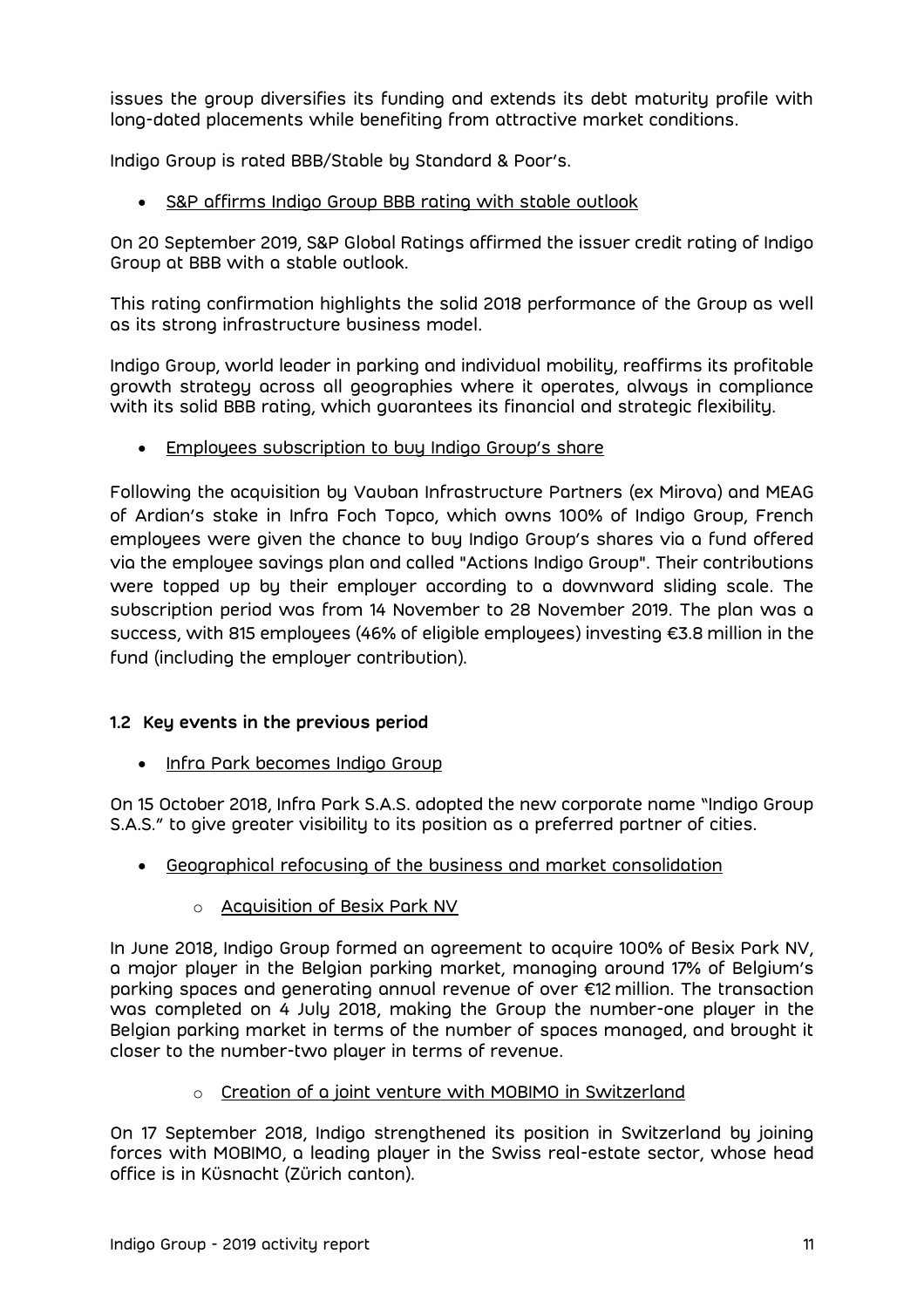Indigo and Mobimo, already partners of the "Parking du Centre" concession in Lausanne, in the Flon district, took over direct management of this park in September and aim to develop new projects in Switzerland.

# o Disposal of the Group's businesses in Qatar and Russia

On 7 February 2018, the Group sold all its shares in Qatari company QDVP P.Q.S.C. to its Qatari co-shareholder QDVC Q.S.C. That sale did not have a material impact on the Group's 2018 financial statements. In April 2018, it also sold its Russian car park held indirectly through the Russia Parkinvest joint venture, in which the Group owns 50.13%. That disposal had a positive impact of €2.7 million in 2018, presented under income from companies accounted for under the equity method.

#### o Disposal of subsidiaries in the United Kingdom, Germany, the Czech Republic and Slovakia

On 11 December 2018, the Group completed the disposal of its subsidiaries in the United Kingdom, Germany, the Czech Republic and Slovakia to SABA Infraestructuras. The disposal was effective immediately in the United Kingdom, Germany and Slovakia, and took place on 24 January 2019 in the Czech Republic. Together, those subsidiaries accounted for less than 6% of the Group's EBITDA in 2017.

• Successful refinancing and hedging transaction

On 19 April 2018, Indigo Group launched a new €700 million issue of bonds with a 10 year maturity (April 2028) and a fixed coupon of 1.625%.

The order book exceeded €1.4 billion, meaning the offer was twice oversubscribed, confirming the market's confidence in the long-term strength of Indigo Group's business model.

The funds raised allowed Indigo Group to repay early, in May 2018, €500 million of bonds due to mature in 2020 by exercising its "make whole" clause, as well as the €100 million shareholder loan from its parent company Infra Foch Topco.

That transaction was followed in November 2018 by derivatives contracts allowing the Group to convert €150 million of its debt to floating rate, thereby reducing its cost of debt.

#### • Confirmation of the Group's BBB credit rating

On 10 April 2018, Standard & Poor's confirmed Indigo Group's BBB rating, and adjusted its outlook from positive to stable.

The confirmation of the BBB rating emphasises the Group's good performance in 2018 as well as the strength of its infrastructure model and its credit ratios and considers the consequences of the aforementioned refinancing transaction.

On 24 July 2018, Standard & Poor's confirmed Indigo Group's BBB rating and stable outlook.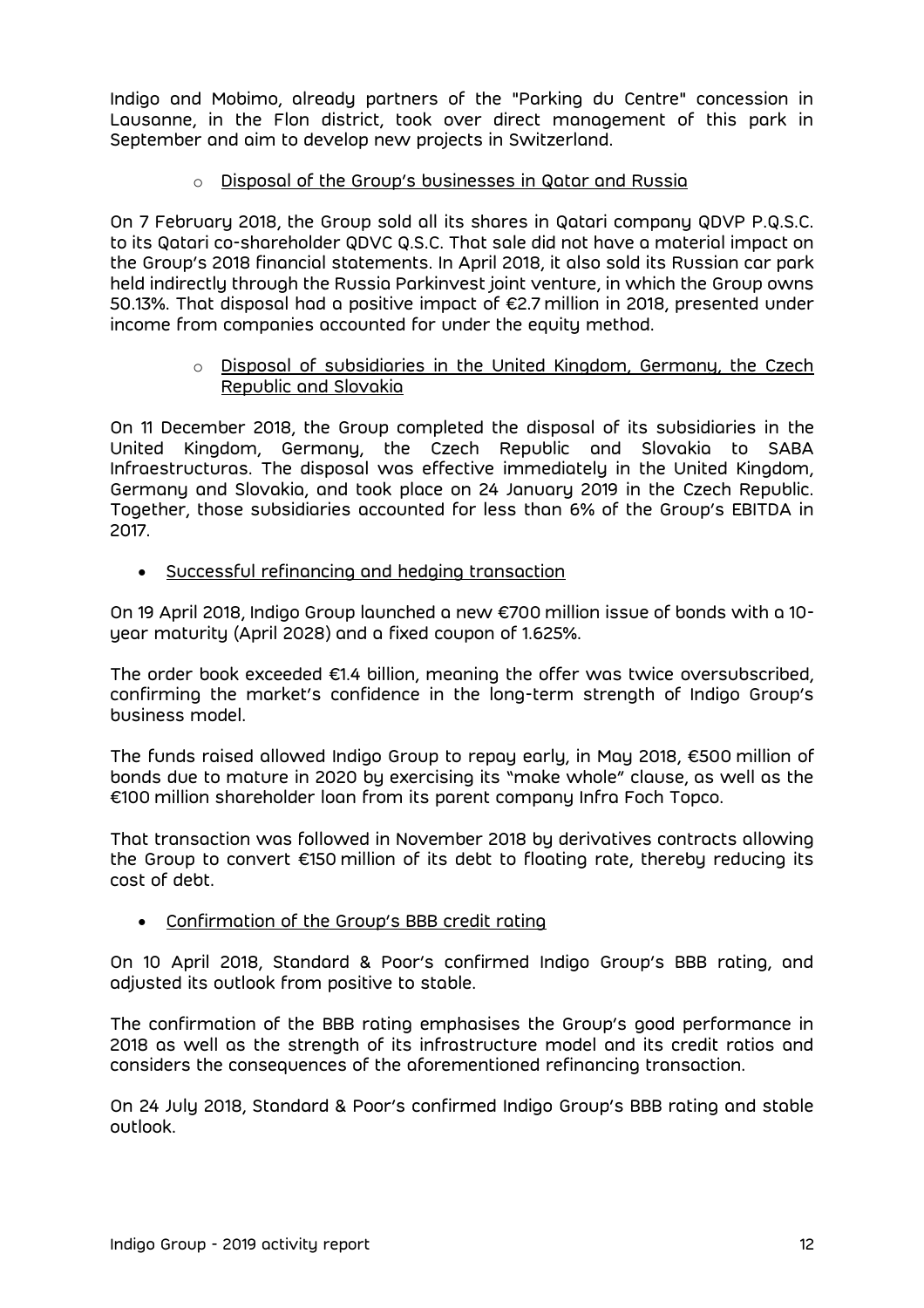• Indigo Group's extra-financial rating

In March 2018, extra-financial rating agency Vigeo awarded Indigo Group a score of 61/100, making the Group the leading European company in its sector. This rating reflects the Group's workforce-related, social and environmental commitments.

• Purchase of an additional 10% stake in AGE

On 11 October 2018, in accordance with its previous undertakings, Indigo Group acquired, via its Indigo Estacionamento Ltda subsidiary, an additional 10% stake in its Brazilian subsidiary AGE, taking its interest to 80%.

• Mobility and Digital Solutions: strategic discussions aimed at boosting growth

Indigo Group's MDS (Mobility and Digital Solutions) business line, which includes OPnGO (digital parking platform) and Indigo® weel (dockless, self-service, and shared soft mobility solutions), has experienced very fast growth since its launch. Building on this success, on 18 December 2018 the Group initiated a strategic review of the various options that could accelerate the MDS business line's development, including efforts to find new financial and/or strategic partners.

This confirms the Group's ambition to be a leading digital and shared mobility player through its two flagship digital brands: OPnGO, launched in June 2016, and Indigo® weel, launched in December 2017.

# <span id="page-12-0"></span>**1.3 Events taking place after 31 December 2019**

• New location - Poland

The Indigo Group establishes itself in Poland with the creation on 28 February 2020 in Gdansk of a 100%-owned subsidiary called Indigo Polska SA. Indigo's ambition is to conquer this new market where many projects have been identified.

• Disposal of the Group's shares in S-Park

End of February 2020, the Group sold all its shares in Israelian company S-Park Parking Technologies Ltd which had created the mobile application. The activity of S-Park had no material impact in the activity on Indigo Group in 2019.

• Indigo Group's extra-financial rating

In March 2020, Indigo Group was awarded a rating of 66/100 by the extra-financial rating agency VIGEO EIRIS, placing the Group 44<sup>th</sup> in the world out of a panel of 4,903 rated groups. As a reminder, the previous score in March 2018 was 61/100. This rating and this 5-points increase illustrate the Group's commitment to workforcerelated, social and environmental commitments.

• Modification of the agreements with our partners in the 50%-owned joint venture LAZ Parking in the United States

As part of our partners' plan to welcome a new investor alongside them, the Group has negotiated with them an amendment to existing agreements aimed in particular at enabling the Group to take an interest in car park projects in the form of concessions or the purchase of full ownership car parks in the United States, with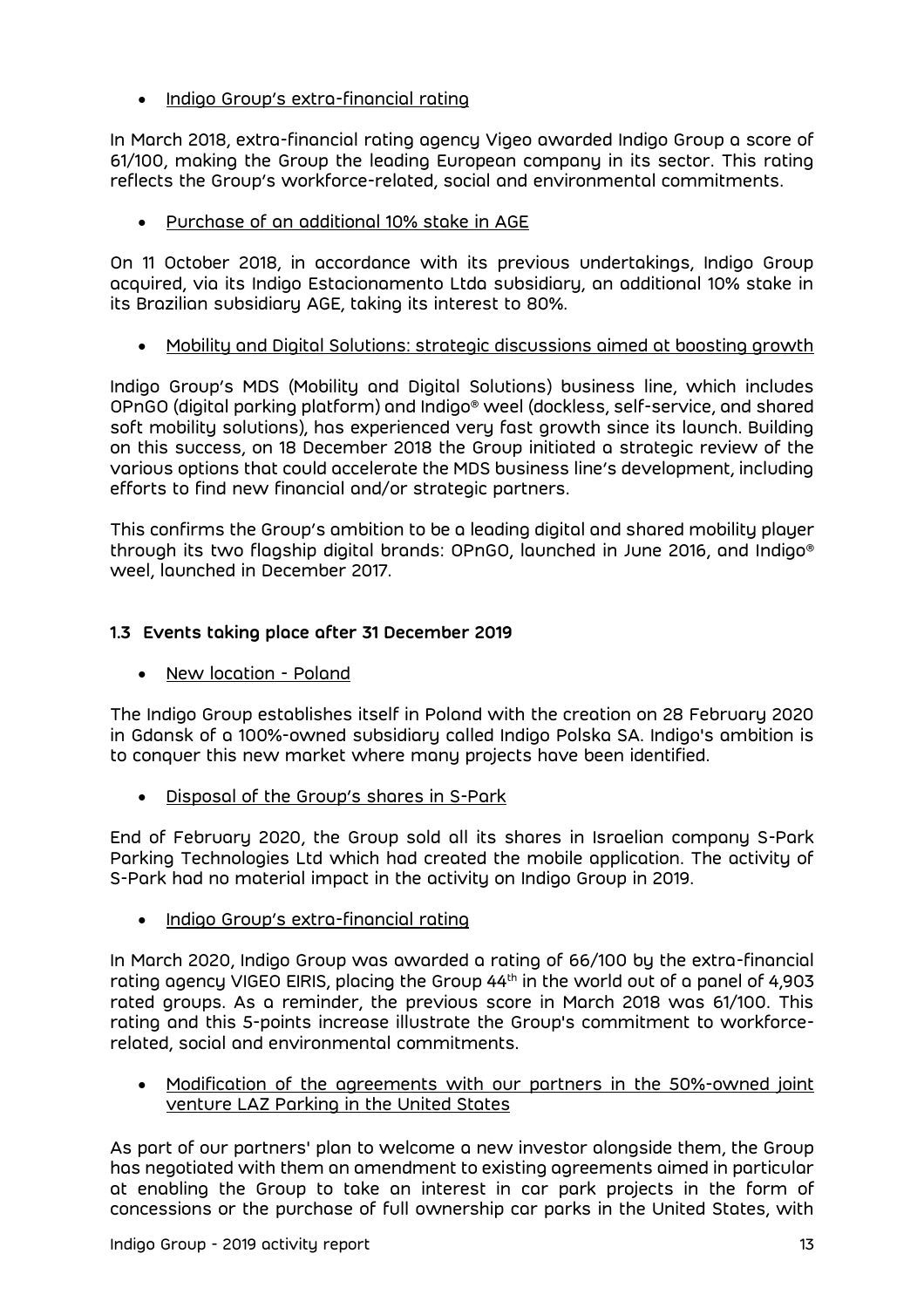their minority participation and reciprocal exclusivity, with the LAZ Parking joint venture intended to operate these car parks as a service provider.

These agreements came into force on March 11, 2020, following the closing on the same day with the new investor who now holds part of the capital of the entity of the other 50% of the LAZ Parking joint venture.

• COVID-19

The Indigo Group, like the rest of the world, is facing the COVID-19 crisis. It has relayed government guidelines to its customers and is concerned about the health of its employees through the implementation of various protective measures.

The Group's main risk lies in a drop in hourly traffic or even the closure of sites where Indigo assumes a traffic risk (i.e. infrastructure contracts) linked in particular to the implementation of population containment measures. The on-street parking business is also likely to be strongly impacted due to the free services and the cessation of enforcement activities imposed by the cities. In the event that the closures last and affect a significant number of sites, the Group could claim the existence of a case of unforeseen circumstances or "force majeure" from its clients.

The Indigo Group can rely on its geographical diversity, the variety of its portfolio and its different types of customers and contracts to mitigate the effects of the crisis. The impact of COVID-19 mainly concerns hourly car park revenues and onstreet parking revenues, with subscriber revenues expected to be affected to a lesser extent. These impacts on sales will have mechanical consequences on EBITDA, even though part of the costs is variable, and the Indigo Group could, in particular, resort to short-time working and renegotiation of fixed rents and fees.

At the end of February 2020, the revenue is however in line with the budget.

On the operational side, the Group has based its business continuity strategy on tele-operation, which allows Indigo to operate remotely with a sufficient level of service from national and/or local centres. These remote operations centres are fully capable of carrying out most of the security and day-to-day operating controls.

In order to mitigate the risk of unavailability of all remote operation and intervention personnel in the same area over the same period of time (due to illness or containment), specific measures have been taken by Indigo to protect its employees and in particular those in its remote operation centres (such as reinforced health measures, separation of teams or identification of replacements).

Finally, with regard to its liquidity needs, the Group does not need access to the capital markets for any short and medium-term refinancing, as the first maturity of its bonds (without any covenant) is April 2025 and its 300 million euro RCF bank line is undrawn to date and matures in October 2023.

# <span id="page-13-0"></span>**2. Revenue (GP)**

In 2019, the Group's consolidated Global Proportionate revenue was €968.6 million, down 0.4% on 2018 at constant exchange rates and up 0.7% (€7.2 million) unadjusted for currency movements, taking into account a positive exchange difference of €11.5 million.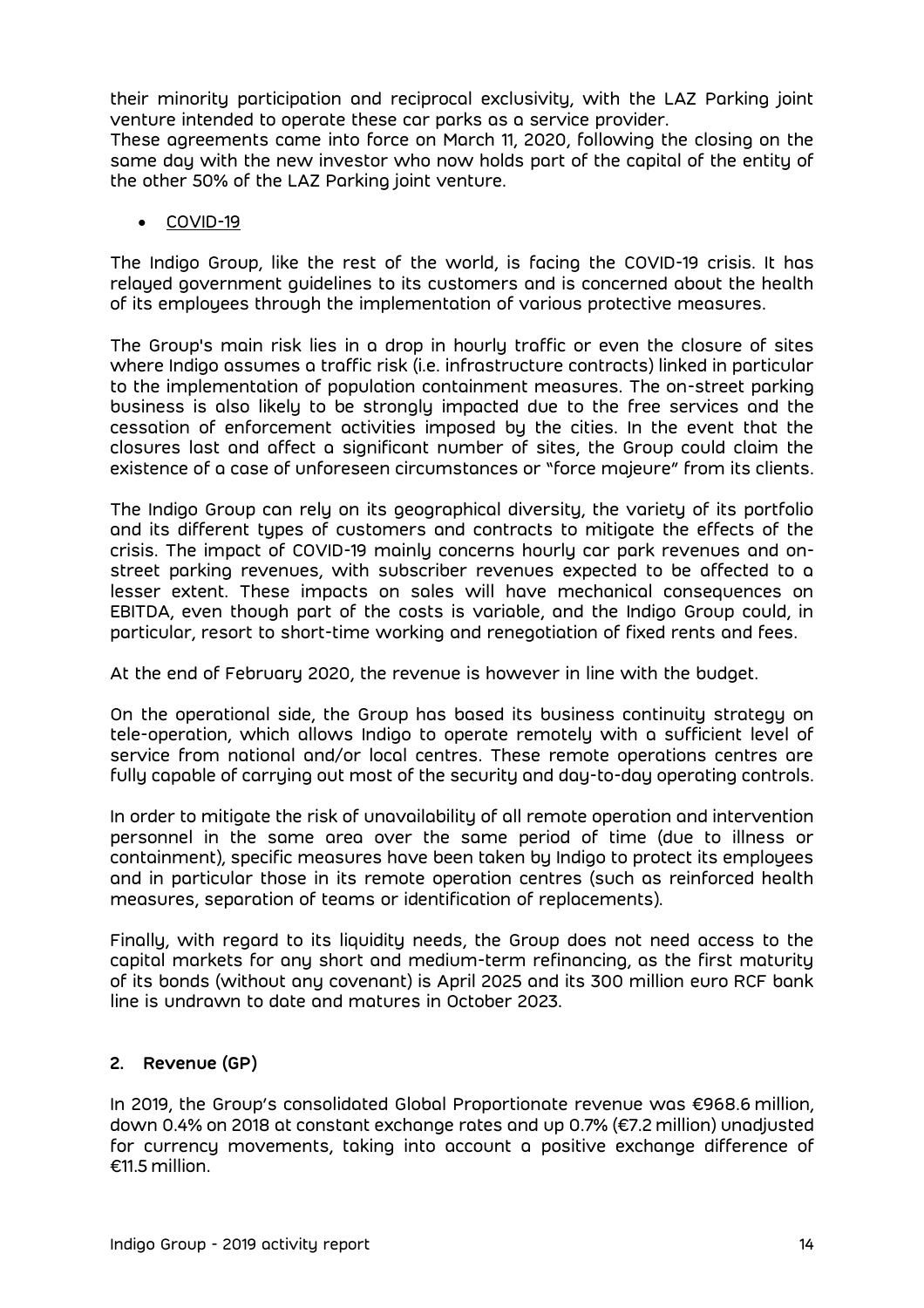

# **Revenue by region at constant exchange rates**

Excluding the disposal of the Group's activities in the United Kingdom, Germany, Czech Republic and Slovakia which accounted for €66.2 million in 2018, revenue grew 6.8% (€61.9 million) at constant exchange rates.

**In France**, revenue was up 1.4% (€6.2 million) despite the termination of several contracts at the end of 2018 and the Yellow Vests events but thanks to strikes at the end of 2019 and the integration of Spie Autocité in June 2019 which revenue contribution represented €19.3 million.

**Outside France**, excluding Leo sale revenue rose 10.3% (€47.3 million) at constant exchange rates year-on-year, while unadjusted for exchange rate movements it grew 13.1% (€58.9 million). Movements in revenue in the various geographical zones were as follows:

#### **Continental Europe (excluding France and Spain)<sup>1</sup>**

At constant exchange rates, revenue rose 24.3% (€13.2 million) while, unadjusted for exchange rate movements, it was up 24.9% compared with 2018. It included €5.6 million contribution (for the full year 2019) from Besix Park NV, consolidated since 1 July 2018, an increase of 17.3% (€6.0 million) in Belgium, with €0.2 million attributable to the existing portfolio, €2.5 million to the beginning or revision of several contracts and €3.2 million impacts relating to turnover of variable rent contracts (with no impact on EBITDA) and an increase of 13.7% (€1.6 million) in Luxembourg, mainly attributable to the sale of parking spaces (with no impact on EBITDA)  $\epsilon$ 1.0 million and to the existing portfolio.

#### **North America**

Revenue in this region rose 14.4% (€41.4 million) at constant exchange rates in 2019 and 19.9% (€54.6 million) unadjusted for exchange rate movements, with a positive exchange difference of €13.2 million. Revenue in Canada (up 10.8% at constant

<sup>1</sup> Excluding the disposal of the Group's activities in Germany, Czech Republic and Slovakia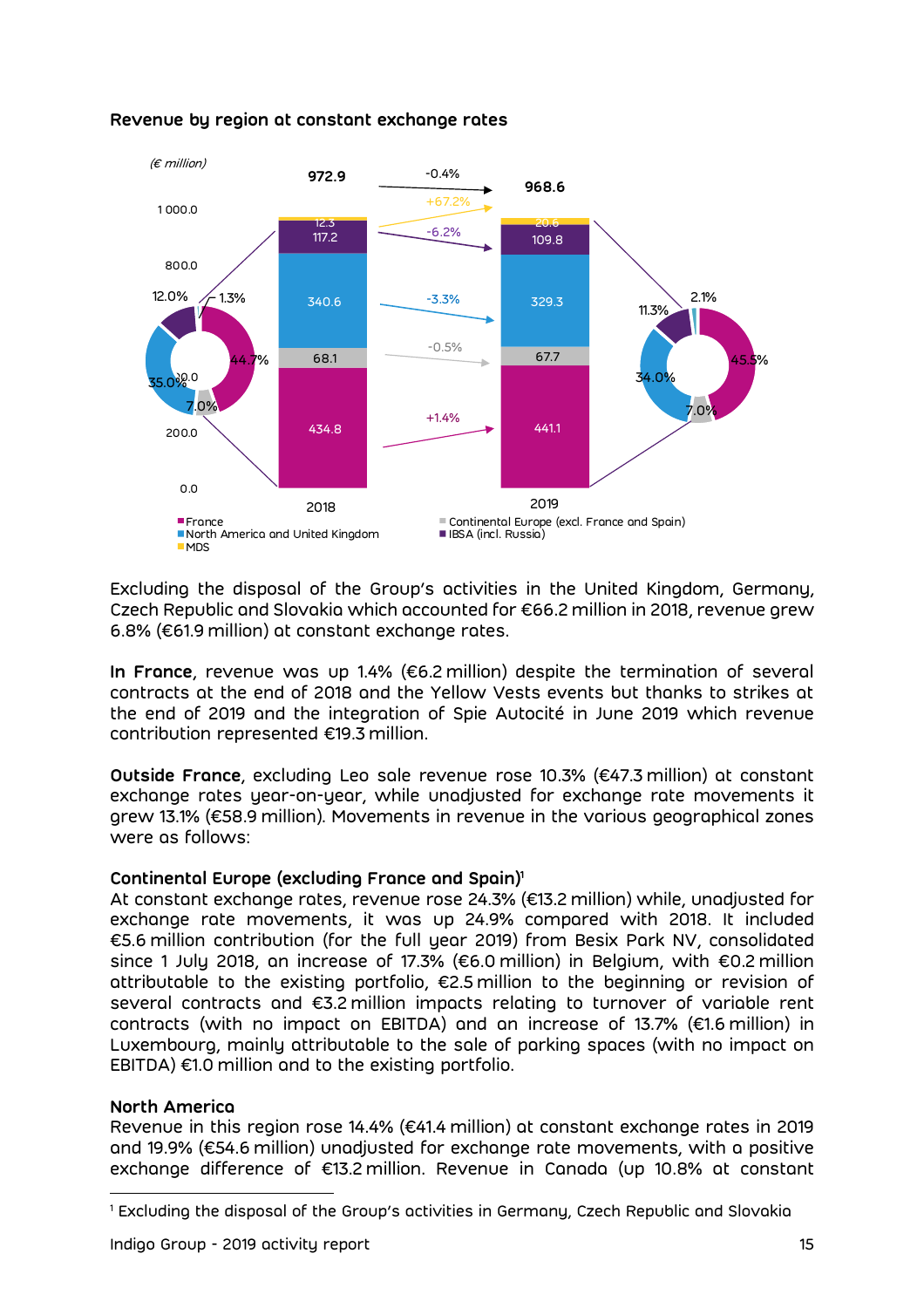exchange rates to €87.3 million) was boosted by the full consolidation of West Park (€3.3 million) from 1 June 2019 (50% in 2018), by Toronto, Central and Montreal regions. Revenue from the LAZ Parking joint venture in the United States, in which the Group owns a 50% stake, grew 15.7% at constant exchange rates, resulting in revenue of €242.0 million. There was very strong growth in the West Coast, Northeast, Southwest regions and the benefit of the integration of a new company Professional Parking specialized in shuttle activity.

## **IBSA (Spain and South America)**

Revenue dropped 6.2% (€7.3 million) at constant exchange rates in 2019 and 7.7% (€9.2 million) unadjusted for exchange rate movements, with a negative exchange difference of €2.0 million compared to 2018. Brazil contributed €53.5 million to revenue, down 17.5% between 2018 and 2019 at constant exchange rates on account of impacts relating to turnover of variable rent contracts (with no impact on EBITDA) compensated by ramp-up performance with new cars parks of Tenco. Revenue from Spain rose 9.6%, with a €1.2 million increase from the existing portfolio and a €2.9 million positive effect from contract variations and acquisition of a car park in Gran Canaria. Revenue in Colombia rose 0.2% compared to 2018 at constant exchange rates to €7.9 million. Revenue in Panama decreased 6.9% compared to 2018 at constant exchange rates to €1.1 million.

**The MDS (Mobility and Digital Solutions)** business line generated revenue of €20.6 million in 2019 as opposed to €12.3 million in 2018, including €17.1 million from its 40.49% stake in Smovengo. At the end of 2017, the Group launched its new freefloating bike-sharing service under the Indigo® weel brand, and by 31 December 2019 had introduced more than 15,000 bicycles in five French cities. End of 2018 and mid-2019, Indigo® weel diversified its offer by deploying almost 1,500 scooters in 2 French cities.

# <span id="page-15-0"></span>**3. Earnings**

# <span id="page-15-1"></span>**3.1 EBITDA (GP)**

In 2019, Global Proportionate consolidated EBITDA rose 13.8% or €42.6 million at constant exchange rates compared to 2018 and 14.2% (€43.6 million) unadjusted for exchange rate movements, because of a positive exchange difference of €1.0 million.

EBITDA by region at constant exchange rates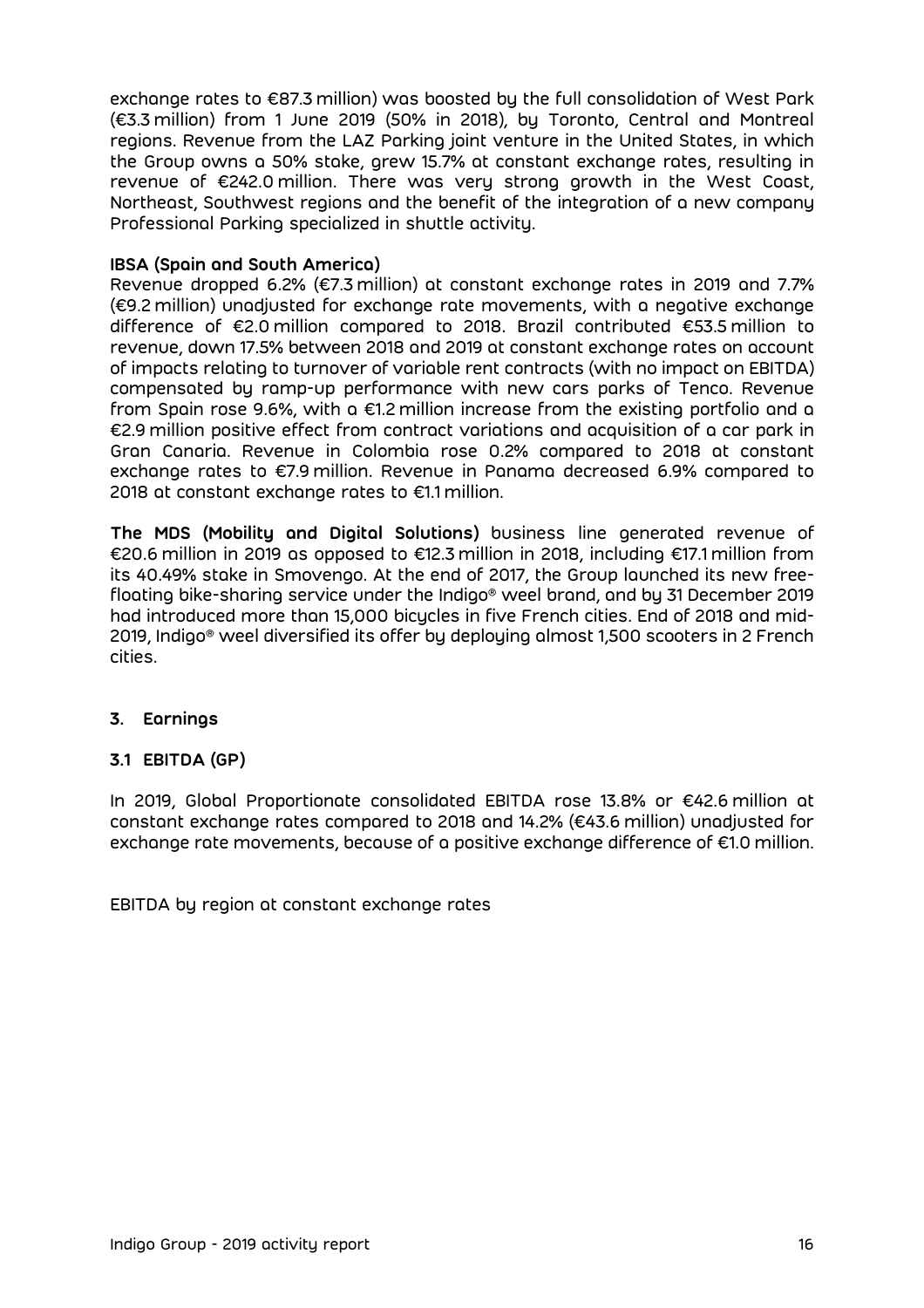

**In France**, EBITDA equalled 52.3% of revenue in 2019 pre IFRS 16 as opposed to 54.9% in 2018. EBITDA decreased 3.3% (€7.9 million) pre IFRS 16 mainly impacted by the revenue downside due to the Yellow Vests events impacting hourly revenue on the constant perimeter, the loss of contracts (mostly the ones with the city of Paris) and the negative impact of contracts renewal (mainly Porte Maillot under construction) partly compensated by the integration of Spie Autocité in June 2019 which EBITDA represented €12.5 million.

**Outside France**, the EBITDA rose 40.4% (€33.3 million) at constant exchange rates and 42.2% (€34.3 million) unadjusted for exchange rate movements in 2019. The EBITDA of 2019 included the first application of IFRS 16 that amounted €26.5 million but no contribution from the Group's activities in the United Kingdom, Germany, Czech Republic and Slovakia which amounted €15.3 million in 2018. Movements in the various geographical zones were as follows:

# **Continental Europe (excluding France and Spain) <sup>2</sup>**

EBITDA pre IFRS 16 amounted to €29.9 million in 2019, up from €26.6 million in 2018, i.e. an increase of 11.4% (€3.1 million) at constant exchange rates and 12.3% (€3.3 million) unadjusted for exchange rates. EBITDA pre IFRS 16 included a €2.1 million contribution (for the full year 2019) from Besix Park NV, consolidated since 1 July 2018, an increase of 8.9% (€1.6 million) in Belgium due to revenue growth.

# **North America**

EBITDA pre IFRS 16 increased by 17.2% (€3.3 million) at constant exchange rates, and 22.4% (€4.2 million) unadjusted for exchange rate movements, because of a €0.8 million positive exchange difference. EBITDA pre IFRS 16 in Canada rose 8.4% between 2018 and 2019 to €8.7 million, boosted in particular by the full consolidation of West Park (€0.4 million) from 1 June 2019 (50% in 2018) and revenue growth. EBITDA pre IFRS 16 at the LAZ Parking joint venture in the United States, which is 50%-owned by the Group, rose 23.4% or €2.7 million at constant exchange rates year-on-year, due to a 15.7% increase in revenue.

<sup>2</sup> Excluding the disposal of the Group's activities in Germany, Czech Republic and Slovakia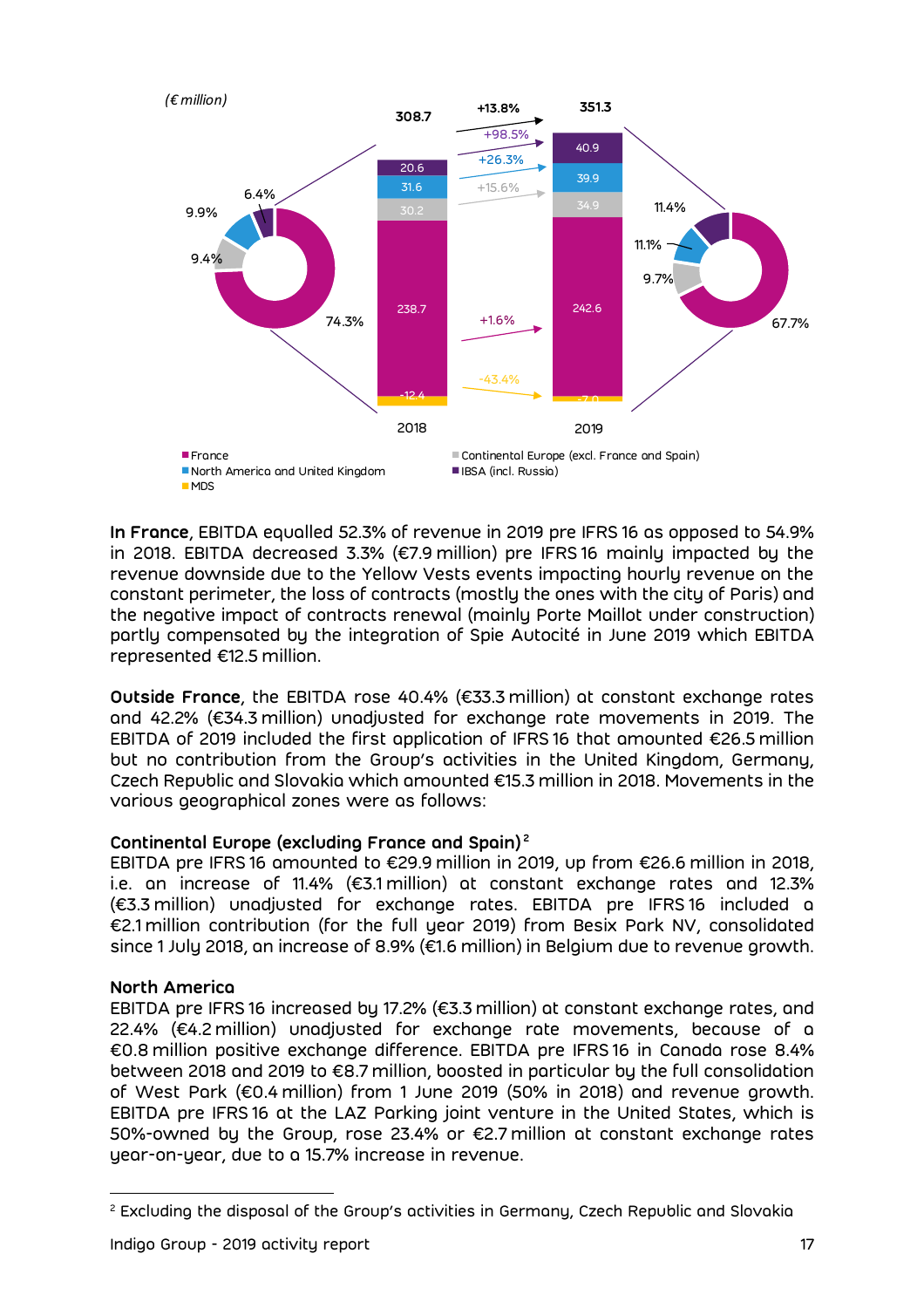#### **IBSA (Spain and South America)**

EBITDA pre IFRS 16 rose 75.4% (€15.7 million) at constant exchange rates between 2018 and 2019. Unadjusted for exchange rate movements, EBITDA pre IFRS 16 rose 75.0% (or €15.7 million) to €36.5 million. EBITDA pre IFRS 16 in Brazil rose €13.7 million at constant exchange rates, because of one-off impacts relating to long-standing contracts registered in 2018 and ramp-up performance including new cars parks of Tenco launched in 2018. EBITDA pre IFRS 16 in Spain rose 10.2% (€2.1 million) compared to 2018, due to new contracts.

**Finally, the Mobility and Digital Solutions** business line made a loss of €7.6 million at the EBITDA pre IFRS 16 level in 2019 compared with a loss of €12.4 million in the yearearlier period. Digital business showed a lower performance with a loss of €5.0 million in 2019 pre IFRS 16 compared to a loss of €4.0 million in 2018 while Indigo® weel (loss of €5.4 million), still in ramp-up phase, faced an increase in operation costs higher than its revenues compared to 2018. Smovengo made a €2.8 million profit in 2019 at the EBITDA pre IFRS 16 level, as opposed to a loss of €4.8 million in 2018, showing a better performance year on year but still facing operational costs higher than its revenue. The profit in 2019 mainly result from a claim resolution.

#### <span id="page-17-0"></span>**3.2 Operating income (GP)**

The Group's operating income amounted to €71.8 million in 2019, down from €196.3 million in 2018, a decrease of 63.4% or €124.5 million.



That decrease factors in depreciation, amortisation and provision charges on the MDS business line's activities, the application of IFRS 16, and disposal gains in 2018 on the Group's subsidiaries and businesses in the United Kingdom, Germany, Slovakia and Russia.

The Global Proportionate operating income figure of €71.8 million works out as €66.0 million under IFRSs, down 65.7% or €126.4 million relative to 2018.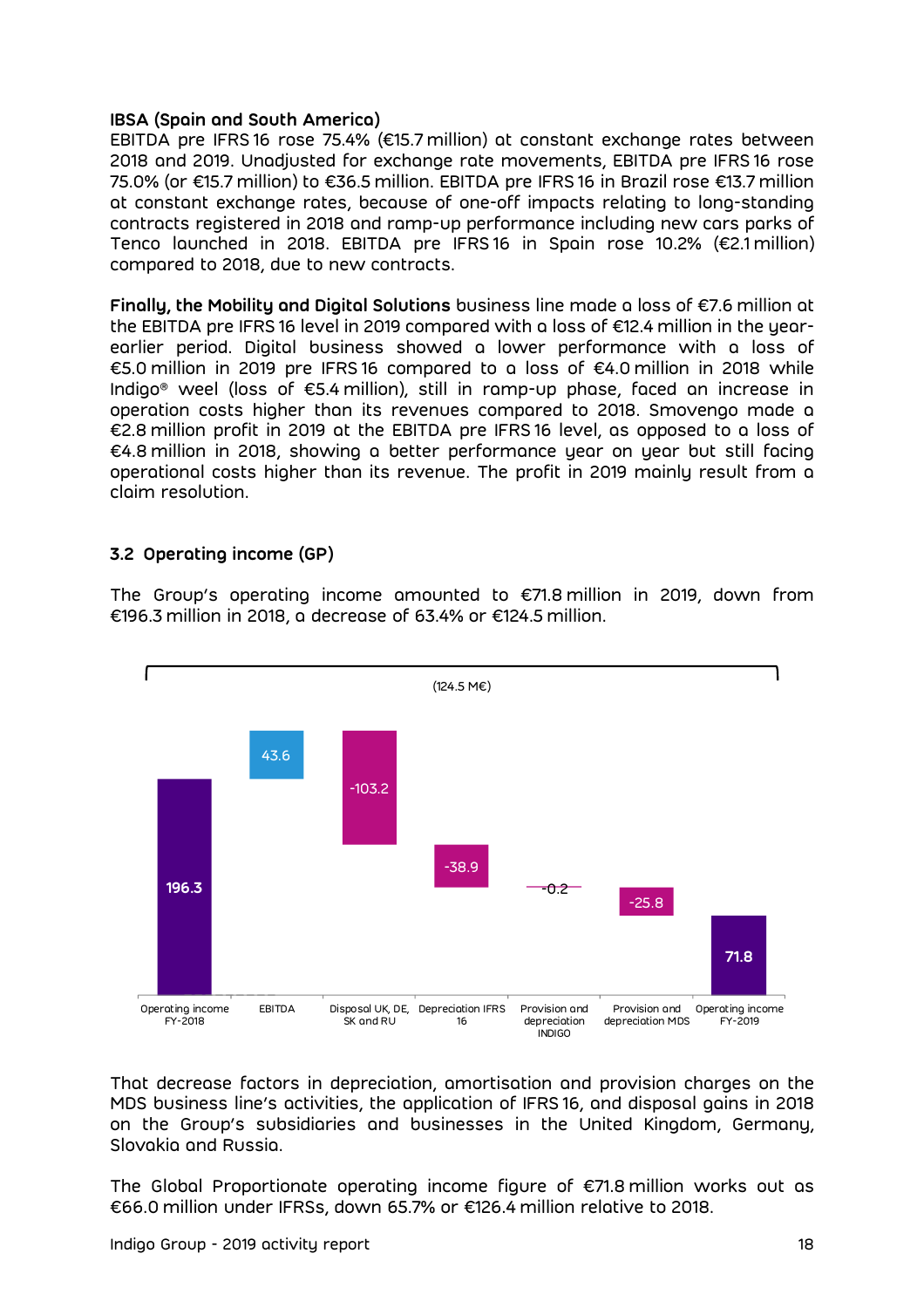# <span id="page-18-0"></span>**3.3 Net financial income/expense (IFRS)**

The cost of net financial debt reduced from €60.6 million in 2018 to €48.5 million in 2019. The decrease was mainly caused by the cost of exercising the make-whole clause as part of the early redemption of  $\epsilon$ 500 million of bonds due to mature in 2020 (impact of €19.8 million) in 2018. On the other side the full year effect of the coupons on the 2028 bonds issued in April 2018 along with the coupons of the €100 million tap of June 2019 and the €150 million NSV issued in July 2019 increased the cost of net financial debt of €4.0 million. With the implementation of IFRS16, the part accounting for the cost of gross financial debt related to IFRIC 12 and IFRS 16 (accretion expense related to both fixed concession and fixed rent fees) increased by €3.0 million in 2019.

In 2019, the average interest rate on gross long-term financial debt was 2.1% $^3\!$ , compared to 2.4% in 2018 $^4$ .

Other financial income and expenses resulted in a net expense of €2.3 million in 2019, lower than 2018 figure of €6.4 million which included a lower the financial cost of Brazilian put.

# <span id="page-18-1"></span>**3.4 Net income (IFRS)**

Consolidated net income attributable to owners of the parent amounted to €3.9 million in 2019, down from €82.2 million in 2018.



<sup>&</sup>lt;sup>3</sup> The cost of gross financial debt excludes accretion expense related to both fixed concession and fixed rent fees. <sup>4</sup> Adjusted for the impact of exercising the make-whole clause, the balance of costs to be amortized on the 2020 bonds and the one-off payment related to the early termination of a €150 million swap. The cost of gross financial debt includes the cost of the shareholder loan (over part of the year) and excludes the fixed concession fee accretion expense.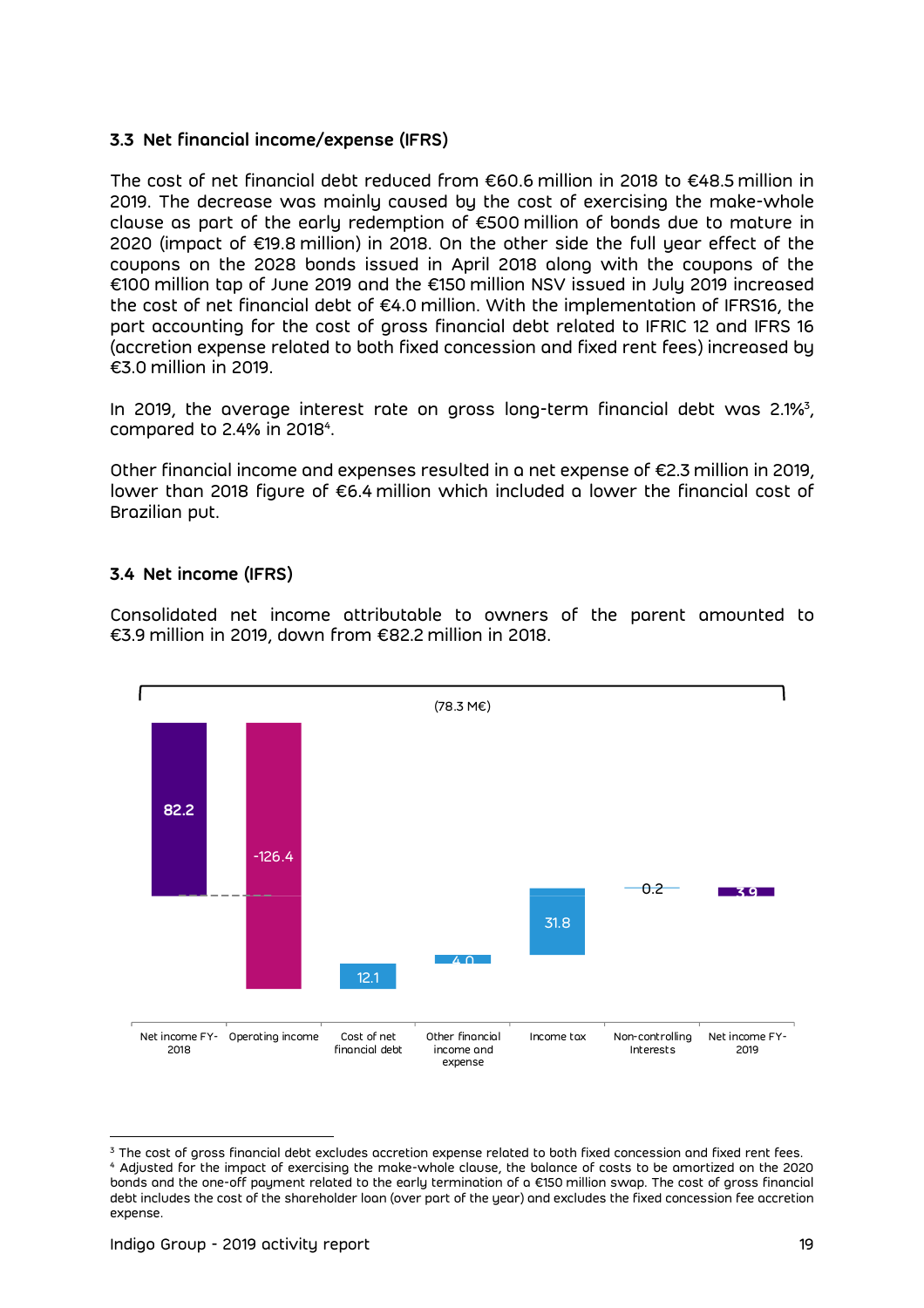Net income fell €78.3 million year on year to €3.9 million, with a €126.4 million decrease in IFRS operating income, a €16.1 million reduction in the cost of net financial debt and other financial income and expense – mainly because of the make-whole transaction in 2018 – and a €31.8 million drop in the net income tax expense.

2019 net income tax expense was €10.5 million as opposed to €42.3 million in 2018 (which included a substantial increase in unused tax losses at Indigo Group during the period).

The effective tax rate in 2019 was 27.6%, as opposed to 29.9% in 2018 (excluding the non-current positive impact of the Group selling its businesses in the United Kingdom, Germany and Slovakia, the effective tax rate for the 2018 period was 94.3%).

The decrease in that rate compared with 2018 was mainly caused by the used in 2019 of fiscal deficits generated in 2018 and 2019 by the depreciation of Smovengo net assets value that generated a tax profit of €16.6 million. Excluding this tax profit, the effective tax rate in 2019 was 71.0%.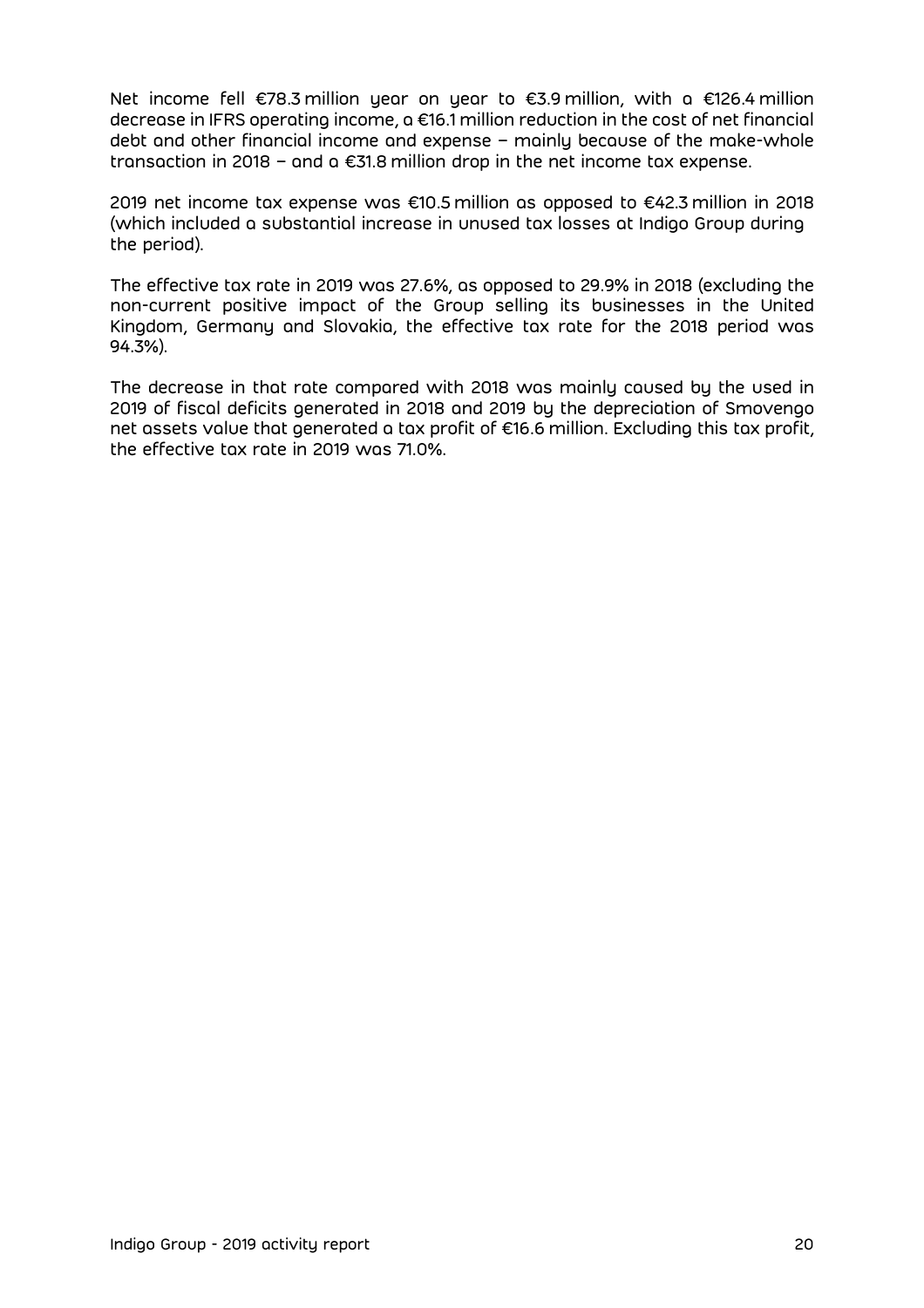## <span id="page-20-0"></span>**4. Investments (IFRS)**

**TOTAL IFRS**

Investments, net of disposals, amounted to €317.5 million in 2019, after taking into account the impact relating to the accounting treatment of fixed fees (IFRIC 12) and fixed leases (IFRS 16), which represented respectively a net expenditure of €81.1 million and €16.8 million.

| TUTAL IFRJ                                                               |                  |                          |                  |                          |
|--------------------------------------------------------------------------|------------------|--------------------------|------------------|--------------------------|
| $(\epsilon$ million)                                                     | Actual 2018 Paid | Actual 2018<br>Committed | Actual 2019 Paid | Actual 2019<br>Committed |
| France                                                                   | 46.3             | 46.3                     | 75.6             | 75.8                     |
| Disposal of DE, UK, SK and CZ                                            | (173.2)          | (173.2)                  | (3.9)            | (3.9)                    |
| International                                                            | 7.7              | 7.7                      | 37.2             | 43.0                     |
| <b>MDS</b>                                                               | 1.0              | 1.0                      | 1.0              | 1.0                      |
| <b>Financial investments</b>                                             | (118.3)          | (118.3)                  | 109.8            | 115.9                    |
| France                                                                   | 88.9             | 79.0                     | 52.7             | 47.0                     |
| International                                                            | 39.0             | 38.7                     | 48.1             | 40.1                     |
| <b>MDS</b>                                                               | 5.0              | 4.6                      | 9.0              | 9.8                      |
| Operational investments                                                  | 132.9            | 122.3                    | 109.7            | 97.0                     |
| France                                                                   | (38.0)           | (47.9)                   | 124.4            | 119.0                    |
| International                                                            | 46.7             | 46.4                     | 85.2             | 83.2                     |
| <b>MDS</b>                                                               | 6.0              | 5.6                      | 10.0             | 10.8                     |
| Net investments                                                          | 14.7             | 4.0                      | 219.6            | 212.9                    |
| Fixed roughties (IFRIC 12)                                               | 60.4             | 60.4                     | 76.3             | 76.3                     |
| IFRIC 12 Modification of contract                                        | (1.6)            | (1.6)                    | 4.8              | 4.8                      |
| IFRS 16                                                                  |                  |                          | 16.8             | 16.4                     |
| Net investments including impact of<br><b>fixed royalties and leases</b> | 73.5             | 62.8                     | 317.5            | 310.4                    |

The main expenditure on investments in France during 2019 related to the acquisition of Spie Autocité and Lyon Opera companies, the development under the contracts of Toulouse, Agen and Bordeaux station and ongoing car park equipment upgrades.

Outside France, investment expenditures totalled €85.2 million in 2019 and included the purchase of Aparcamientos Triana (Atrisa) in Spain, the purchase of a car park in Gare du Midi in Belgium along with investments in contracts in Brazil.

Maintenance expenditure during 2019 were comparable to 2018 after heavy technical upgrading investment in previous years.

When monitoring performance, the Group distinguishes between maintenance and growth investments.

Maintenance investments mainly include investments intended to keep assets in line with current standards and technologies. Growth investments correspond to the acquisition, construction or renewal of car parks.

| In 2019 investments broke down as follows: |  |  |  |  |
|--------------------------------------------|--|--|--|--|
|--------------------------------------------|--|--|--|--|

| DETAILS Operational investments - 2018 / 2019                      |                  |             |                  |             |  |  |  |  |
|--------------------------------------------------------------------|------------------|-------------|------------------|-------------|--|--|--|--|
| $(\epsilon$ million)                                               | Actual 2018 Paid | Actual 2018 | Actual 2019 Paid | Actual 2019 |  |  |  |  |
| Development investments                                            | 97.2             | 97.2        | 74.8             | 74.8        |  |  |  |  |
| Car park maintenance investments                                   | 20.9             | 20.9        | 19.4             | 19.4        |  |  |  |  |
| Other maintenance investments                                      | 3.9              | 3.9         | 2.8              | 2.8         |  |  |  |  |
| Variation of debts                                                 | 1N 9             | በ 3         | 12 R             |             |  |  |  |  |
| Net operational investments excluding impact<br>of fixed royalties | 132.9            | 122.3       | 109.7            | 97.0        |  |  |  |  |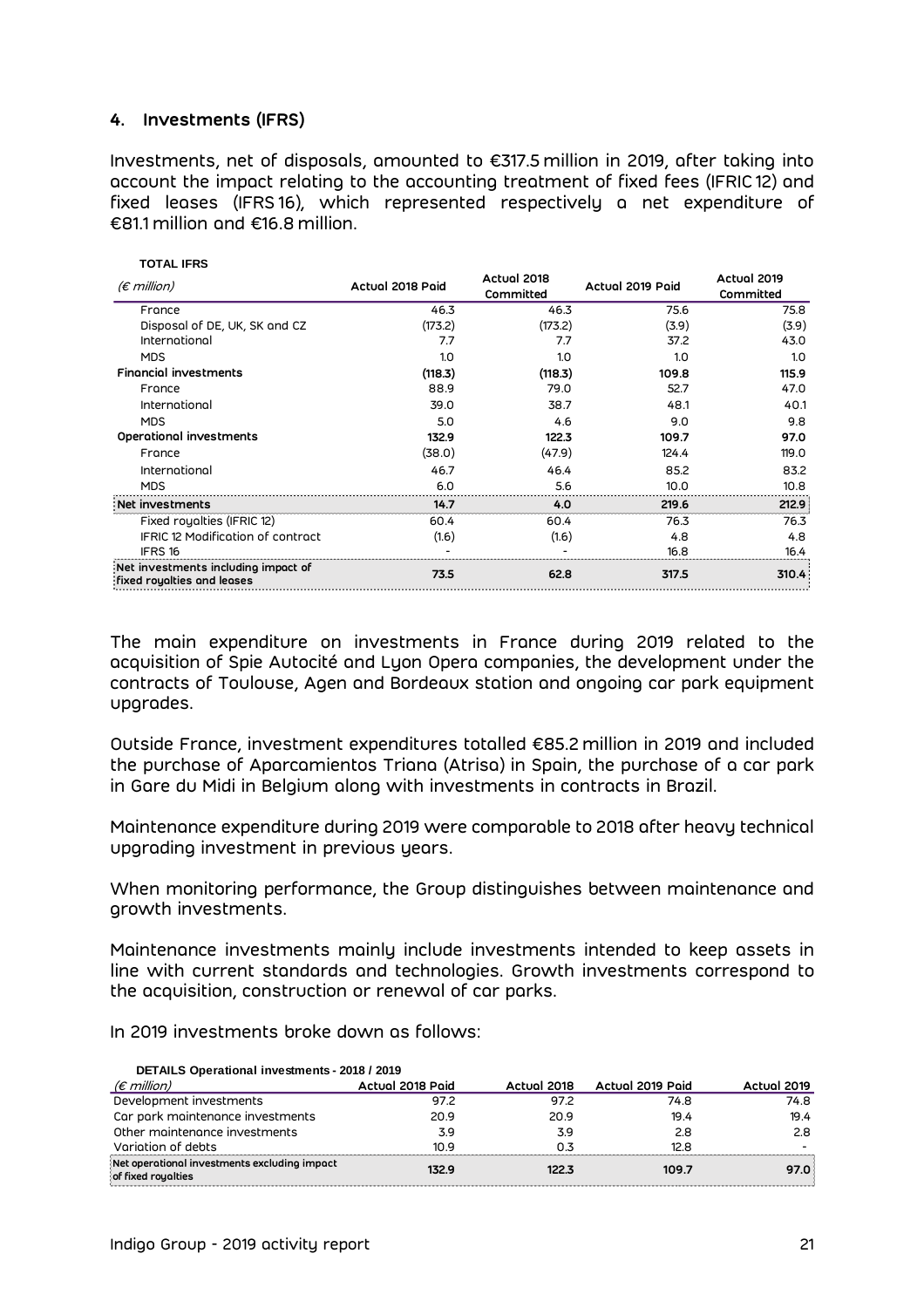# <span id="page-21-0"></span>**5. Cash flows (IFRS)**

#### <span id="page-21-1"></span>**5.1 Consolidated cash flow statement (IFRS)**

Cash flow from operations before tax and financing costs totalled €321.7 million in 2019, up 9.3%, versus €294.2 million in 2018.

Changes in the operating working capital requirement and current provisions produced a cash outflow of €9.3 million (inflow of €13.8 million in 2018), and the working capital surplus decreased to €147.9 million.

Net financial interest payments amounted to €41.2 million in 2019, slightly higher than the year-earlier figure (€39.8 million), while tax paid amounted to €65.1 million, higher than the €48.6 million paid in 2018.

Dividends received from equity-accounted companies totalled €13.0 million, with 87% coming from 50%-owned subsidiary LAZ Parking and the remaining part from 50% owned subsidiaries in Switzerland and Canada.

Cash flow from operating activities totalled €219.1 million in 2019 versus €231.6 million in 2018.

Operating investments (net of disposals) and net financial investments led to a net cash outflow of €324.8 million (outflow of €109.7 million in 2018) out of which proceeds from sales of shares in subsidiaries and affiliates represented €4.9 million in 2019 against €176.5 million in 2018.

Cash flow from financing activities produced an inflow of €120.5 million as opposed to an inflow of €29.8 million in 2018. It included cash inflows from a new €100 million tap of the April 2028 bond issued in June 2019, the net proceeds from which amounted to €103.9 million, a private placement arranged under a German NSV amounting €140.5 million and the distribution to shareholders amounting to €93.5 million.

Taking into account all of these cash flows, the Group's cash position increased by €14.9 million in 2019 as opposed to an increase of €155.7 million in 2018.

# <span id="page-21-2"></span>**5.2 Free Cash Flow (IFRS)**

For performance monitoring purposes, the Group uses Free Cash Flow as a measure of cash flow from recurring operating activities. It equals EBITDA less disbursements related to fixed fees and fixed leases as part of concession contracts and lease contracts, changes in the working capital requirement and changes in payables and receivables on non-current assets, maintenance expenditure and other operating items that have a cash impact but that are not included in EBITDA.

In 2019, Free Cash Flow amounted to €192.3 million as opposed to €230.4 million in the year-earlier period. The reconciliation between that figure and the consolidated cash flow statement analysed above is as follows: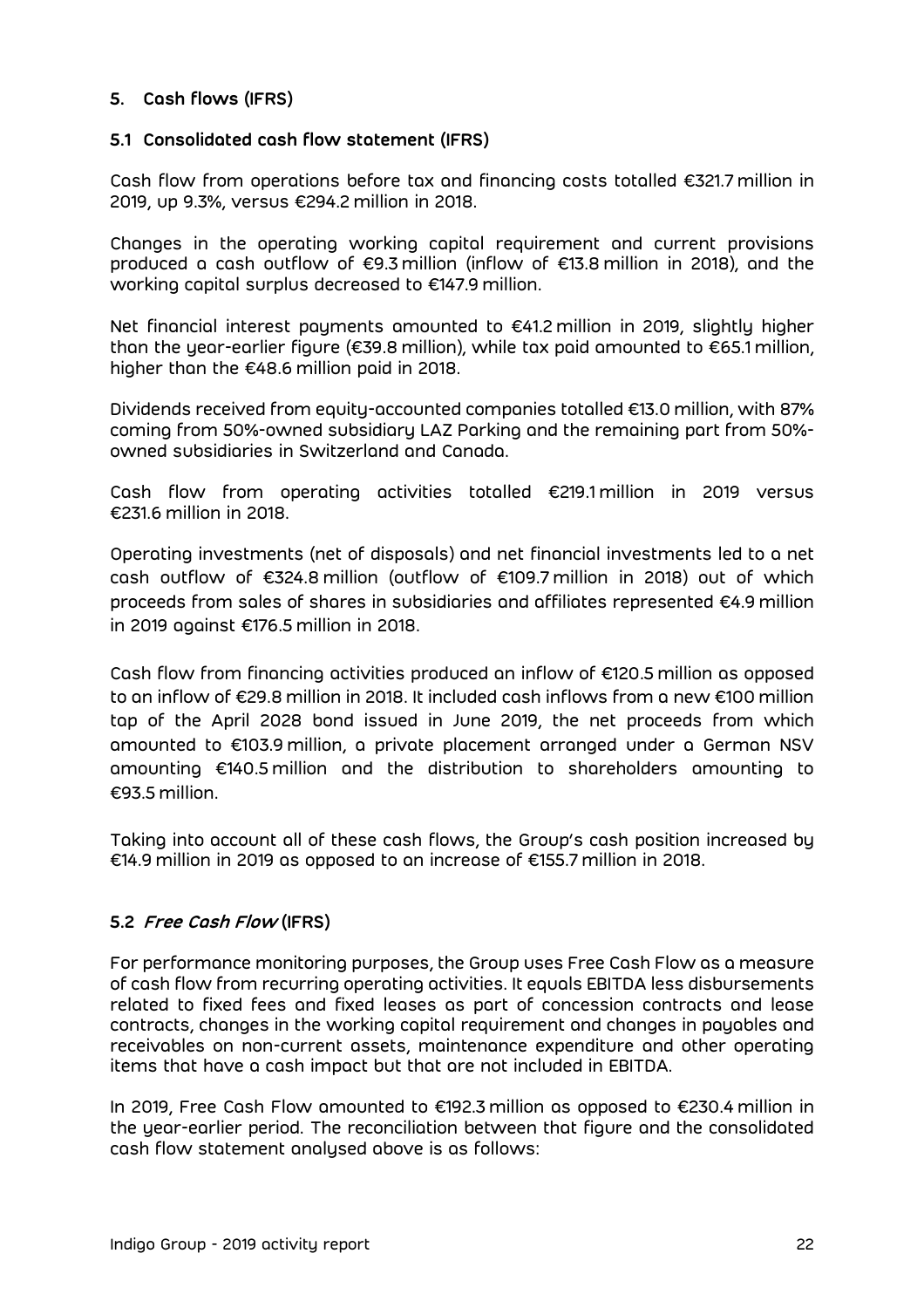|                                                                     |            | Pre IFRS16 |            |
|---------------------------------------------------------------------|------------|------------|------------|
| (€ million)                                                         | 31/12/2018 | 31/12/2019 | 31/12/2019 |
| <b>EBITDA</b>                                                       | 295.5      | 289.4      | 322.4      |
| Cash element from operating activities without impact on EBITDA     | (1.3)      | (0.7)      | (0.7)      |
| Cash-Flow from operating activities (before tax and financing cost) | 294.2      | 288.7      | 321.7      |
| Change in WCR and current provision                                 | 13.8       | (9.3)      | (9.3)      |
| <b>Fixed fees</b>                                                   | (56.7)     | (67.7)     | (67.7)     |
| <b>Fixed leases</b>                                                 |            |            | (33.0)     |
| Car park maintenance investments (undertaken)                       | (20.9)     | (19.4)     | (19.4)     |
| <b>Free Cash-Flow</b>                                               | 230.4      | 192.3      | 192.3      |

The cash conversion ratio (Free Cash Flow as a proportion of EBITDA) fell to 59.6% in 2019 (and 66.4% pre IFRS 16 as opposed to 78.0% in 2018). The shrinking of the cash conversion ratio is structurally linked to the application of IFRS 16 and exceptionally to the anticipation of operating debt payments (working capital) in France to facilitate the migration of the accounting tool.

## <span id="page-22-0"></span>**6. Balance sheet and net financial debt (IFRS)**

Consolidated non-current assets were €3,115.8 million at 31 December 2019 as opposed to €2,706.9 million at 31 December 2018. They included concession intangible assets of €1,138.9 million, including €420.6 million in respect of the adjustment of fixed fees and €177.1 million in respect of the adjustment of fixed leases on the consolidated balance sheet, along with total goodwill of €828.3 million versus €772.4 million at 31 December 2018.

Consolidated equity was €565.5 million at 31 December 2019, including €555.1 million attributable to owners of the parent, versus €636.6 million at 31 December 2018. The share capital consisted of 160,044,282 shares at 31 December 2019, the same number 31 December 2018.

Consolidated net financial debt was €2,145.5 million at 31 December 2019 (€1,633.1 million at 31 December 2018), breaking down as follows:

| $(\epsilon$ million)                                    | 31/12/2018 | 31/12/2019 | $\triangle$ 19-18 |
|---------------------------------------------------------|------------|------------|-------------------|
| <b>Bonds</b>                                            | 1,566.5    | 1.813.4    | 246.9             |
| Revolving credit facility                               | (0.5)      | (0.3)      | 0.2               |
| Other external debts                                    | 42.7       | 37.2       | (5.5)             |
| Accrued interests                                       | 21.3       | 25.0       | 3.7               |
| Total long-term financial debt excluding fixed fees and | 1,630.0    | 1,875.2    | 245.3             |
| liabilities relating to right-of-use assets             |            |            |                   |
|                                                         |            |            |                   |
| Financial debt related to fixed royalties               | 333.4      | 436.8      | 103.4             |
| Financial debt related to fixed leases                  |            | 179.9      | 179.9             |
| Total long-term financial debt                          | 1,963.4    | 2.491.9    | 528.6             |
|                                                         |            |            |                   |
| Net cash                                                | (329.0)    | (342.9)    | (13.9)            |
| Hedging instruments FV                                  | (1.2)      | (3.5)      | (2.3)             |
| Net financial debt                                      | 1,633.1    | 2.145.5    | 512.4             |

Group liquidity amounted to €642.9 million at 31 December 2019 (€629.0 million at 31 December 2018). It consisted of €342.9 million of managed net cash and a confirmed bank credit facility of €300 million that was unused at 31 December 2019. This revolving credit facility is due to expire in October 2023.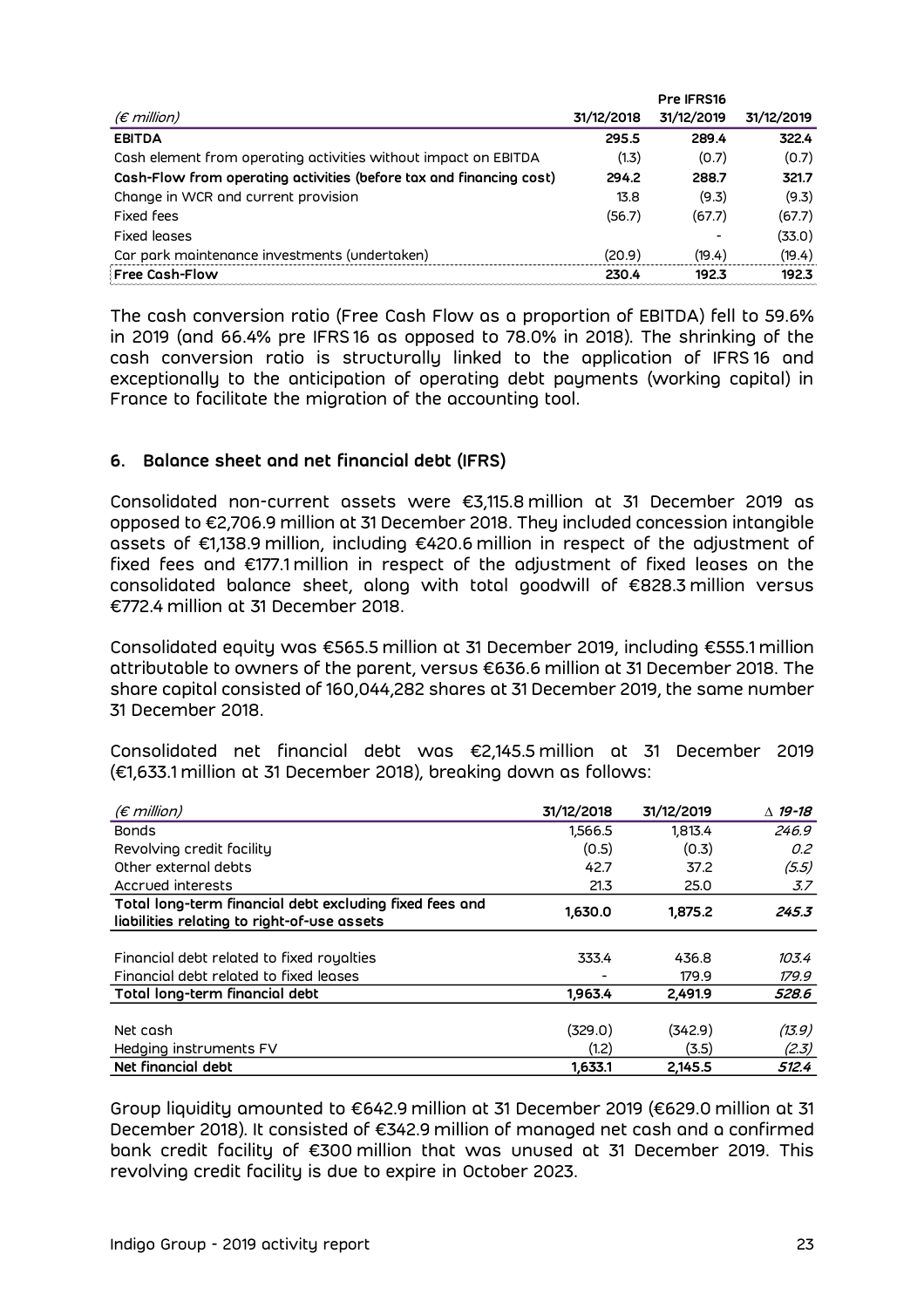The IFRS leverage ratio (net debt/EBITDA ratio) was 6.7x at 31 December 2019 versus 5.5x at 31 December 2018. The Global Proportionate leverage ratio was 6.2x at 31 December 2019 versus 5.3x at 31 December 2018.

Leverage ratios need to be restated to take into account the full year impact of major acquisitions such as Spie Autocité in June 2019. The restated leverage ratios are therefore of 6.5x in IFRS and 6.0x in Global Proportionate at 31 December 2019.

#### <span id="page-23-0"></span>**7. Main transactions with related parties**

The nature of the main transactions with related parties are described in note 11.1 to the consolidated financial statements for the year 2019.

## <span id="page-23-1"></span>**8. Risk factors**

The main risk factors to which the Indigo Group might be exposed are set out in the "Risk Factors" section on pages 1-20 of the prospectus filed with the AMF in April 2018, and in note 9.16 "Financial risk management" to the consolidated financial statements for the year 2019.

The envisaged consequences of COVID-19 on the activity are detailed in the above section "1.3 Events taking place after 31 December 2019".

## <span id="page-23-2"></span>**9. Reconciliation GP - IFRS data**

Revenue, EBITDA and operating income figures presented above are Global Proportionate figures. Global Proportionate figures are IFRS consolidated figures presented in the Group's consolidated financial statements adjusted for the Group's share of joint ventures (mainly in the USA, Colombia, Panama and Smovengo) as if they were consolidated proportionately and not under the equity method applied in accordance with IFRSs when preparing the consolidated financial statements.

The IFRS consolidated revenue and EBITDA figures and joint venture items included in Global Proportionate figures are shown below:

|                                    | Actual  | <b>REVENUE</b><br>Actual | Var                  |                                    | Actual  | <b>EBITDA</b><br>Actual | Var                  |
|------------------------------------|---------|--------------------------|----------------------|------------------------------------|---------|-------------------------|----------------------|
| $(\epsilon$ million)               | FY-2018 | FY-2019                  | FY-2019 -<br>FY-2018 | $(\epsilon$ million)               | FY-2018 | FY-2019                 | FY-2019 -<br>FY-2018 |
| France                             | 434.8   | 441.1                    | $+1.4%$              | France                             | 238.7   | 241.2                   | $+1.1%$              |
| Europe                             | 64.1    | 63.6                     | $-0.8%$              | Europe                             | 27.5    | 32.5                    | $+18.2%$             |
| <b>NAUK</b>                        | 125.5   | 85.7                     | $-31.7%$             | <b>NAUK</b>                        | 17.2    | 18.8                    | $+9.6%$              |
| <b>IBSA</b>                        | 109.7   | 100.9                    | $-8.1%$              | <b>IBSA</b>                        | 19.8    | 40.1                    | +102.8%              |
| <b>MDS</b>                         | 2.8     | 3.5                      | $+22.0%$             | <b>MDS</b>                         | $-7.6$  | $-10.2$                 | $+34.5%$             |
| <b>REVENUE IFRS</b>                | 737.0   | 694.7                    | $-5.7%$              | <b>EBITDA IFRS</b>                 | 295.5   | 322.4                   | $+9.1%$              |
| - USA                              | 198.2   | 242.0                    | $+22.1%$             | - USA                              | 12.9    | 20.8                    | $+60.4%$             |
| - Colombia - Panama                | 9.4     | 9.0                      | $-4.5%$              | - Colombia - Panama                | 1.0     | 0.8                     | $-20.8%$             |
| - Smovengo                         | 9.5     | 17.1                     | +80.7%               | - Smovengo                         | $-4.8$  | 4.6                     | $-196.9%$            |
| - Other                            | 7.3     | 5.7                      | $-21.2%$             | - Other                            | 3.0     | 2.7                     | $-9.5%$              |
| REVENUE of the JV                  | 224.4   | 273.8                    | +22.0%               | EBITDA of the JV                   | 12.2    | 28.9                    | +137.4%              |
| France                             | 434.8   | 441.1                    | $+1.4%$              | France                             | 238.7   | 241.2                   | $+1.1%$              |
| Europe                             | 67.8    | 67.7                     | $-0.1%$              | Europe                             | 29.9    | 34.9                    | $+16.4%$             |
| <b>NAUK</b>                        | 327.4   | 329.3                    | $+0.6%$              | <b>NAUK</b>                        | 30.8    | 39.9                    | $+29.7%$             |
| <b>IBSA</b>                        | 119.1   | 109.8                    | $-7.8%$              | <b>IBSA</b>                        | 20.6    | 40.9                    | +98.2%               |
| <b>MDS</b>                         | 12.3    | 20.6                     | +67.2%               | <b>MDS</b>                         | $-12.4$ | $-5.6$                  | $-54.7%$             |
| <b>REVENUE Global Proportional</b> | 961.4   | 968.6                    | $+0.7%$              | <b>EBITDA Global Proportionate</b> | 307.7   | 351.3                   | $+14.2%$             |